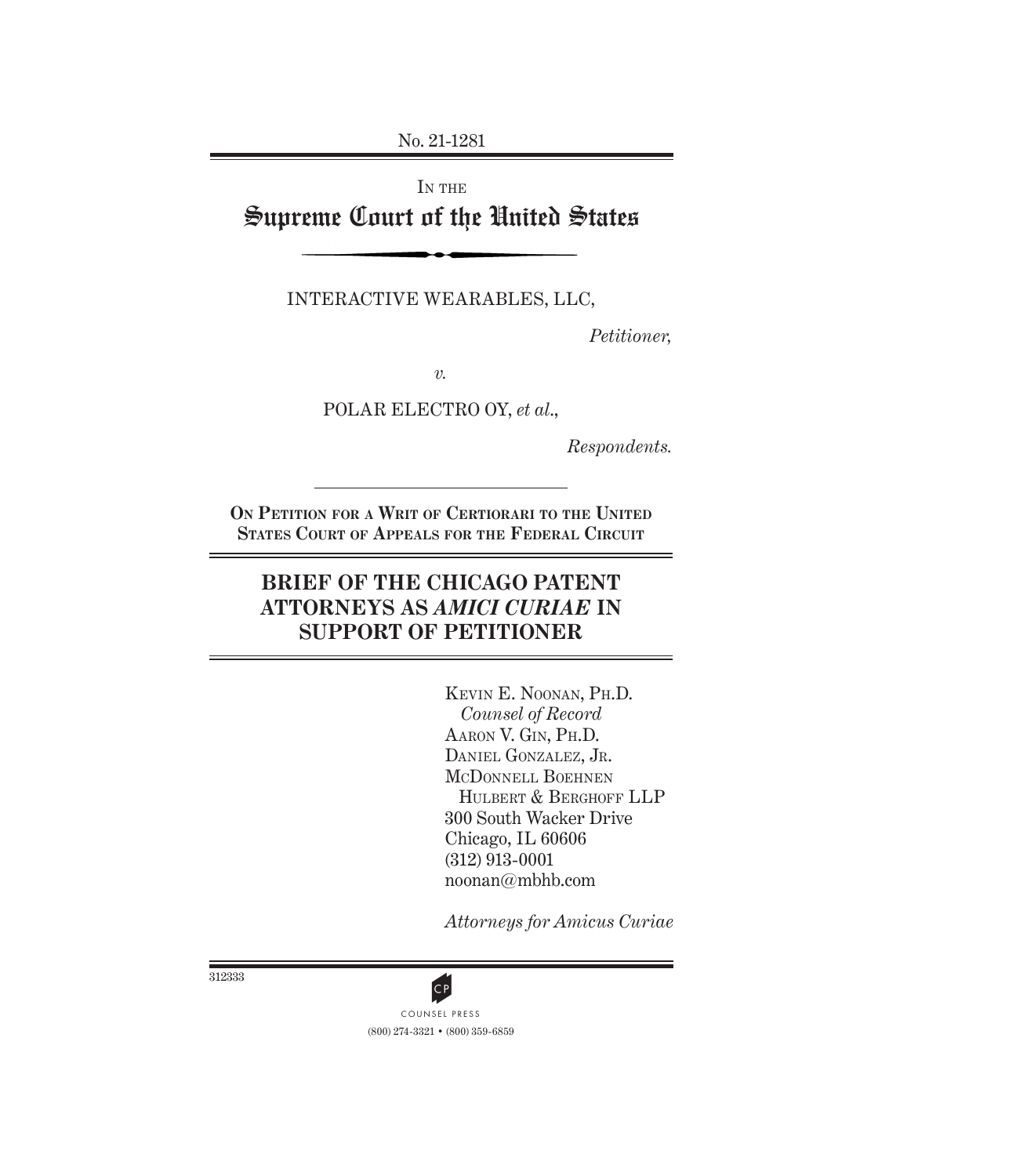## **TABLE OF CONTENTS**

|    |                                                                                                                                                                        | Page                                                                                                                                                          |  |  |
|----|------------------------------------------------------------------------------------------------------------------------------------------------------------------------|---------------------------------------------------------------------------------------------------------------------------------------------------------------|--|--|
|    |                                                                                                                                                                        | TABLE OF CITED AUTHORITIES iii                                                                                                                                |  |  |
|    |                                                                                                                                                                        | INTEREST OF AMICI CURIAE 1                                                                                                                                    |  |  |
|    |                                                                                                                                                                        | SUMMARY OF THE ARGUMENT1                                                                                                                                      |  |  |
|    |                                                                                                                                                                        |                                                                                                                                                               |  |  |
| I. | The Federal Circuit is Split on How<br>Judges Interpret and Apply the Alice/Mayo<br>Analysis $\dots \dots \dots \dots \dots \dots \dots \dots \dots \dots \dots \dots$ |                                                                                                                                                               |  |  |
|    | A.                                                                                                                                                                     | The judges' several divergent opinions<br>in American Axle illustrated an<br>irreconcilable divide in the Federal Circuit 5                                   |  |  |
|    | <b>B.</b>                                                                                                                                                              | The district court's decision in this<br>case, based in part on a misplaced<br>enablement analysis, shows how far<br>lower court judges have strayed from the |  |  |
| П. | Extending the Federal Circuit's<br>Misapplication of the <i>Alice</i> /Mayo Framework<br>Threatens to Swallow All of Patent Law $\dots$ .11                            |                                                                                                                                                               |  |  |
|    | А.                                                                                                                                                                     | Fundamental Computer-Related<br>Patents Could be Reinterpreted<br>as Invalid Under the Reasoning in<br>$\emph{Interactive Weak}$ Wearables11                  |  |  |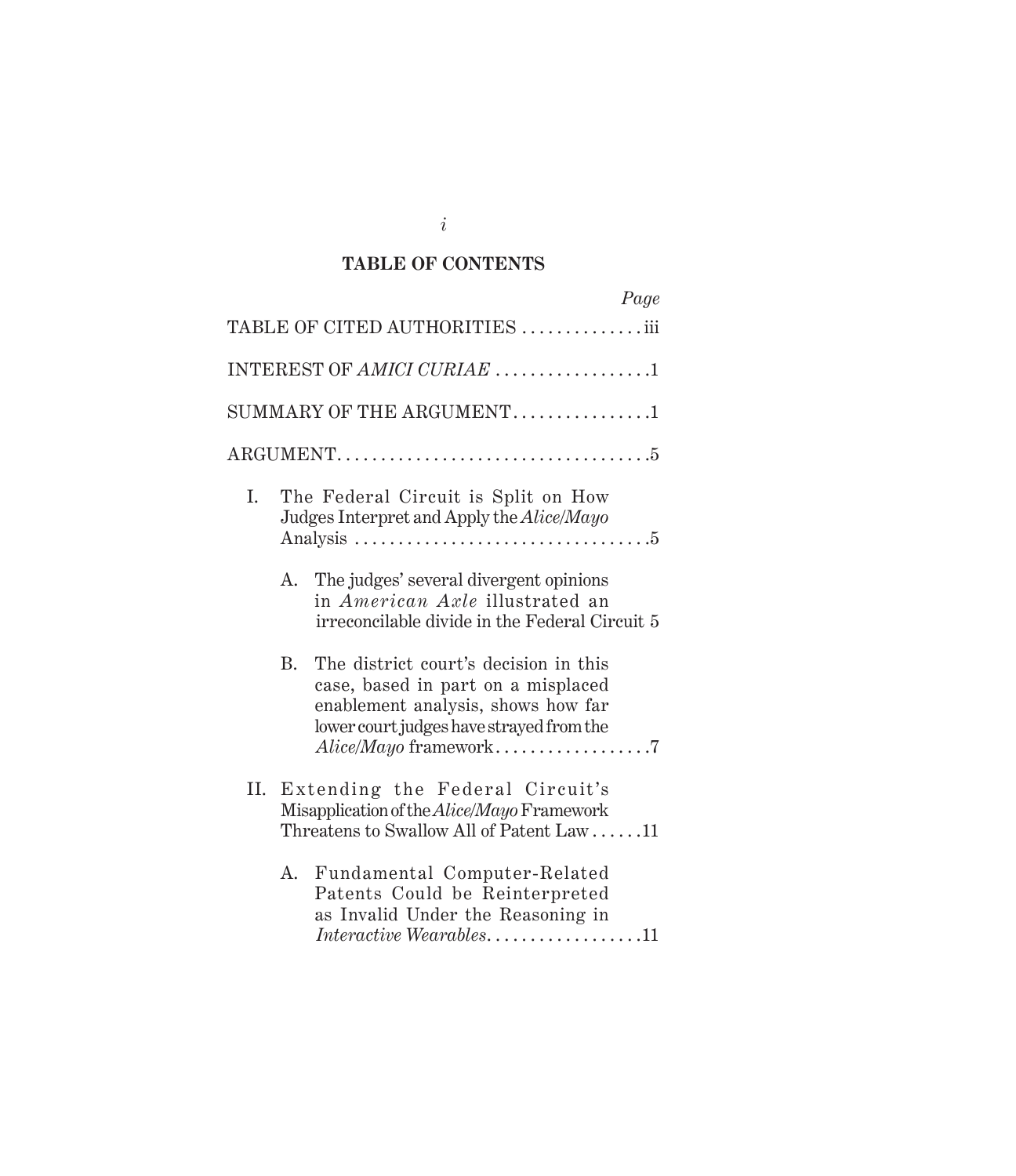# *Table of Contents*

|    | Page                                                                                                                                           |
|----|------------------------------------------------------------------------------------------------------------------------------------------------|
|    | B. The new Precedent set by <i>Interactive</i><br>Wearables Threatens all Computer-                                                            |
| C. | Inconsistency in § 101 Analysis<br>Threatens to Have Economic<br>Consequences the United States<br>Software Industry17                         |
|    | III. This is an Appropriate Case to Provide<br>Clarity and Guidance to Lower Courts 19                                                         |
| A. | In <i>American Axle</i> , the Federal Circuit<br>Provided a way to Circumvent the<br>$Alice/Mayo$ Framework 19                                 |
|    | B. This case represents an even more<br>opportune vehicle than American<br>Axle to provide clarity in the proper<br>application of $\S 101$ 20 |
|    |                                                                                                                                                |

*ii*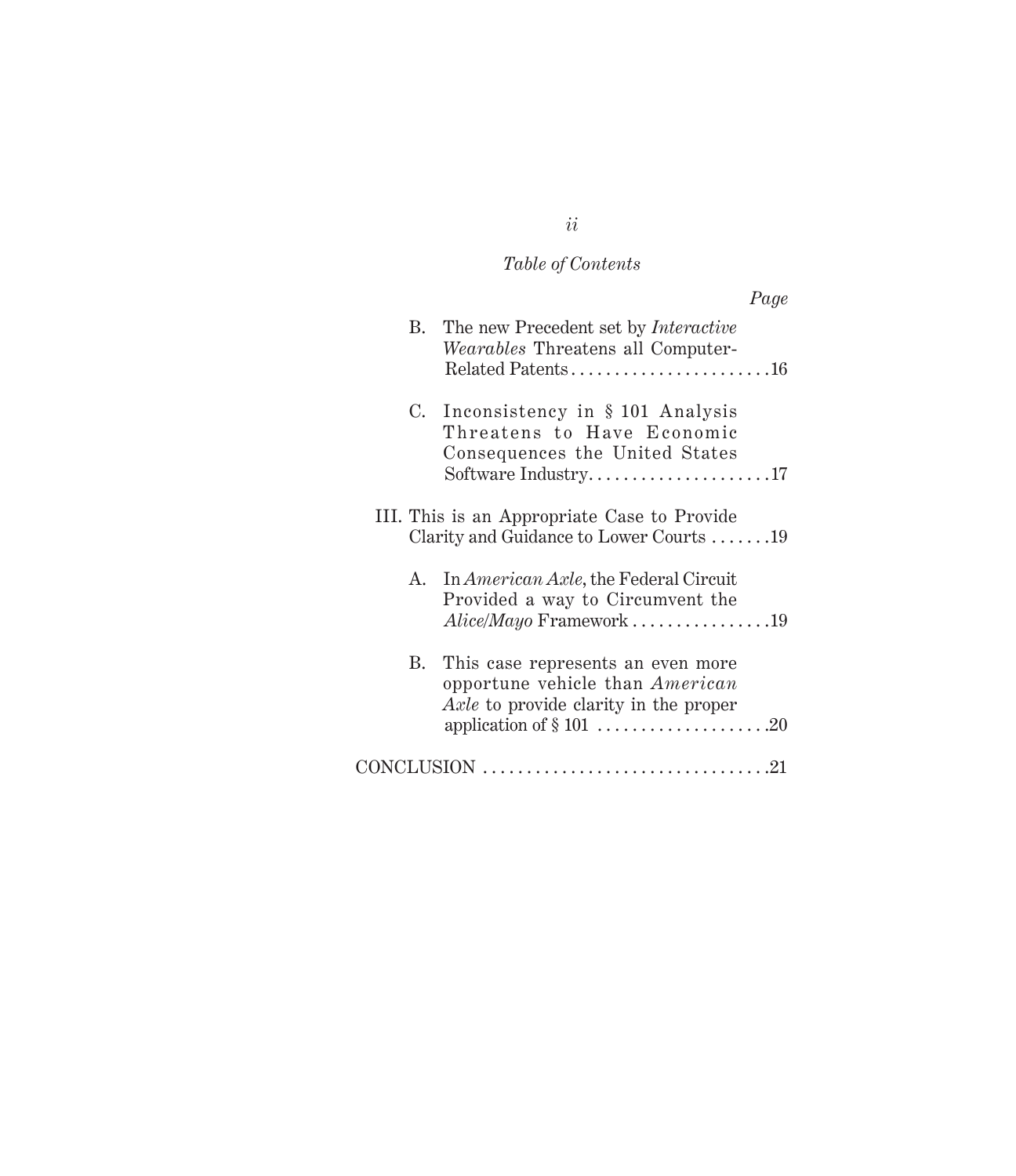## **TABLE OF CITED AUTHORITIES**

## *Page*

## **Cases**

| Alice Corp. Pty. v. CLS Bank Int'l,                                                           |
|-----------------------------------------------------------------------------------------------|
| Am. Axle & Mfg., Inc. v. Neapco Holdings LLC,<br>967 F.3d 1285 (Fed. Cir. 2020) <i>passim</i> |
| Amazon.com, Inc. v. Barnesandnoble.com, Inc.,<br>$239$ F.3d 1343 (Fed. Cir. 2001) 14          |
| Ass'n for Molecular Pathology v.<br><i>Myriad Genetics, Inc.,</i>                             |
| Athena Diagnostics Inc. v.<br>Mayo Collaborative Servs. LLC,                                  |
| BASCOM Glob. Internet Servs., Inc. v.<br>AT&T Mobility LLC,                                   |
| ChargePoint, Inc. v. SemaConnect, Inc.,                                                       |
| $Content \, Extraction \& \, Transmission \, LLC \, v.$<br>Wells Fargo Bank, Nat. Ass'n,      |

*iii*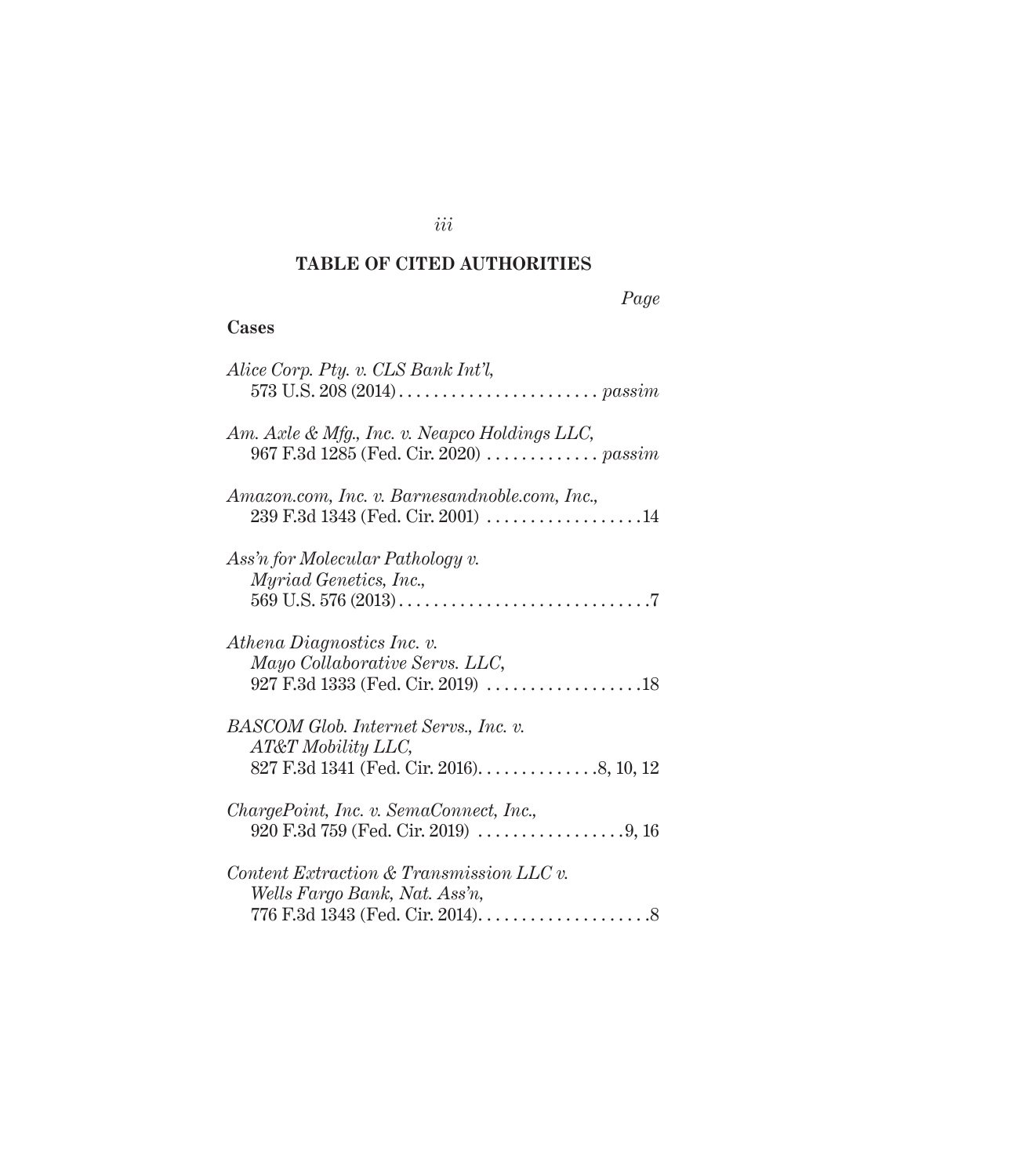## *Cited Authorities*

| Page                                                                                                  |
|-------------------------------------------------------------------------------------------------------|
| Enfish, LLC v. Microsoft Corp.,                                                                       |
| In re TLI Commc'ns LLC,                                                                               |
| <i>Interactive Wearables, LLC v. Polar Electro Oy,</i><br>501 F. Supp. 3d 162 (E.D.N.Y. 2020). passim |
| Internet Patents Corp. v. Active Network, Inc.,                                                       |
| Mayo Collaborative Servs. v.<br>Prometheus Labs., Inc.,                                               |
| McRo, Inc. v. Bandai Namco Games Am. Inc.,<br>837 F.3d 1299 (Fed. Cir. 2016) 3                        |
| RecogniCorp, LLC v. Nintendo Co., Ltd.,<br>855 F.3d 1322 (Fed. Cir. 2017) 3                           |
| O'Reilly v. Morse,                                                                                    |
| Trading Techs. Int'l, Inc. v. CGQ, Inc.,<br>675 Fed. Appx. 1001 (Fed. Cir. 2017) 11, 12               |
| Visual Memory LLC v. NVIDIA Corp.,<br>867 F.3d 1253 (Fed. Cir. 2017) 11                               |

*iv*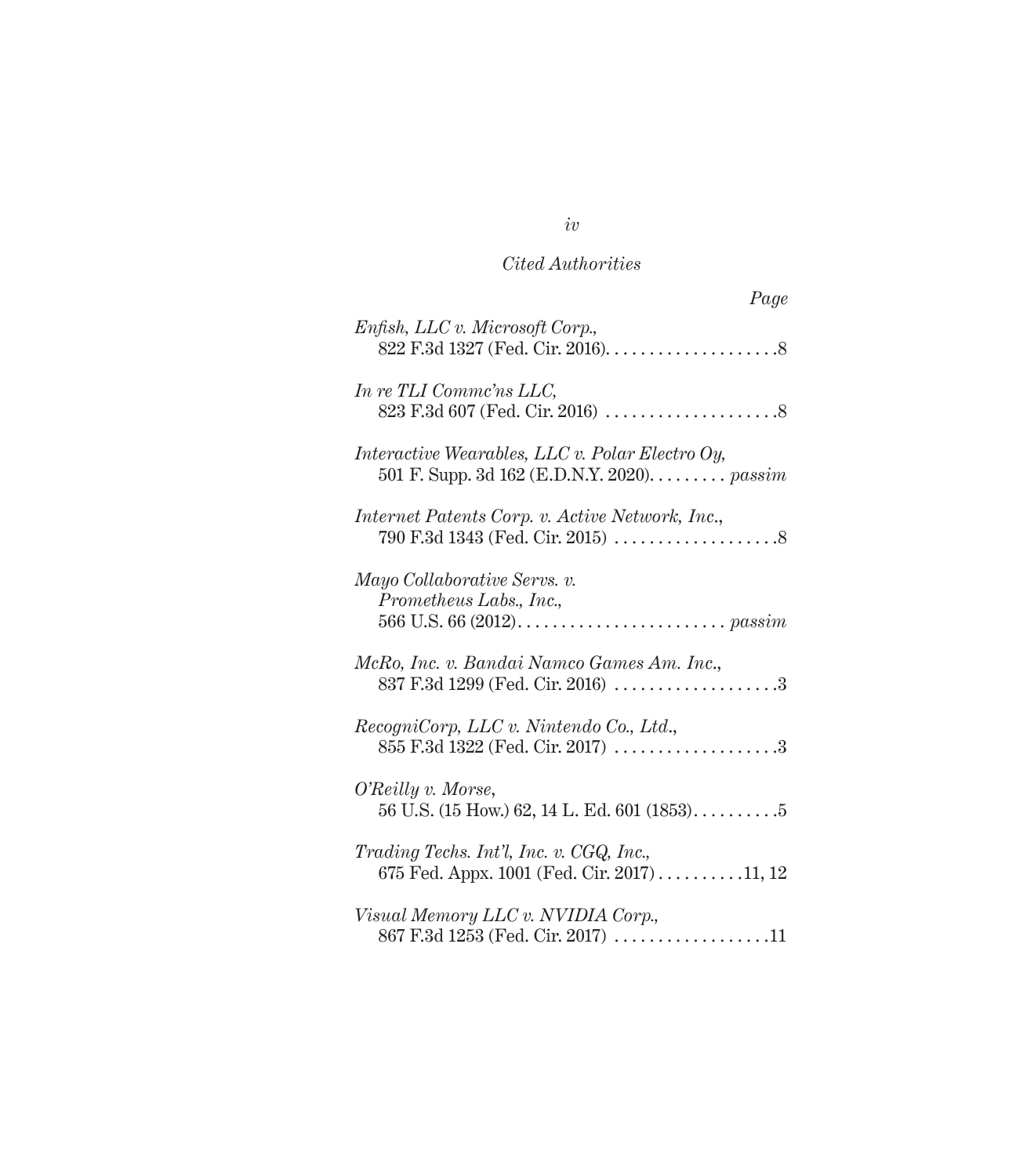## *Cited Authorities*

*Page*

## **Statutes**

| $35 \text{ U.S.C.} \S 101 \ldots \ldots \ldots \ldots \ldots \ldots \ldots \ldots \ldots \text{passim}$ |  |
|---------------------------------------------------------------------------------------------------------|--|
|                                                                                                         |  |

## **Other Authorities**

| Brief of Paul R. Michel as <i>Amicus Curiae</i> Supporting<br>Petitioner, Univ. Secure Reg. LLC v. Apple Inc.,                                                                                  |  |
|-------------------------------------------------------------------------------------------------------------------------------------------------------------------------------------------------|--|
| Brief for Petitioner, Interactive Wearables,<br>501 F. Supp. 3d $162$ (No. 19-CV-3084) 2, 10, 11                                                                                                |  |
| Johnathon Liddicoat, et al., The Effects of Myriad<br>and Mayo on Molecular-Test Development<br>in the United States and Europe: Interviews<br>from the Front Line, 22 VAND. J. ENT. & TECH. L. |  |
| K. Madigan, Turning Gold into Lead: How Patent<br>Eligibility Doctrine is Undermining U.S.<br>Leadership in Innovation, 24 GEO. MASON L.                                                        |  |
| Ryan Davis, Kappos Calls for Abolition of Section<br>101 of Patent Act, LAW 360 (April 12, 2016) $\ldots \ldots \ldots$                                                                         |  |

*v*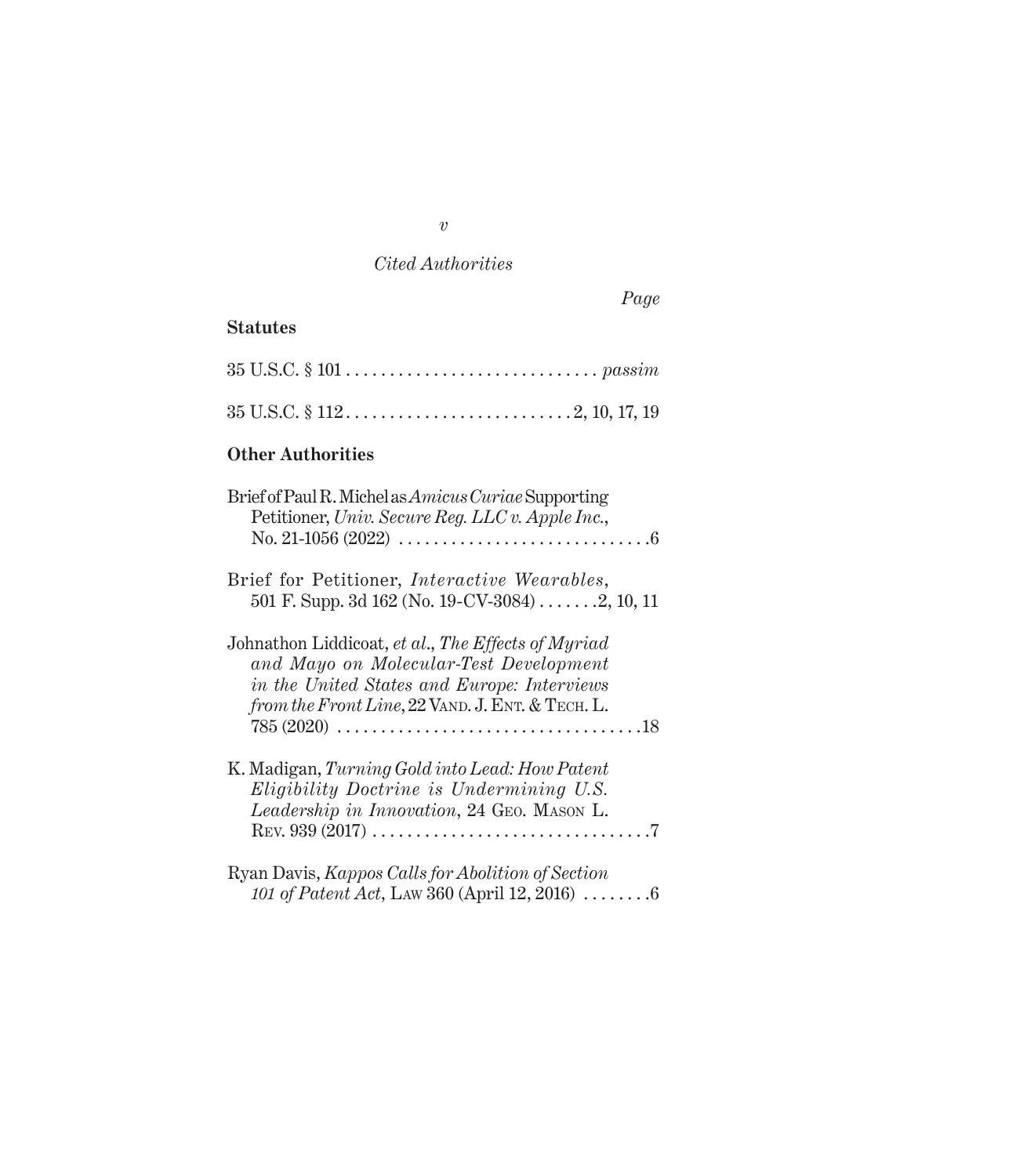## *Cited Authorities*

| Page                                                                                                                                        |  |
|---------------------------------------------------------------------------------------------------------------------------------------------|--|
| Shridhar Jayanthi, A Potential Eligibility Safe<br>Harbor for Diagnostic Patents Creates More<br>Confusion in the Alice/Mayo Test, 34 HARV. |  |
|                                                                                                                                             |  |
|                                                                                                                                             |  |
|                                                                                                                                             |  |
|                                                                                                                                             |  |
|                                                                                                                                             |  |
|                                                                                                                                             |  |

*vi*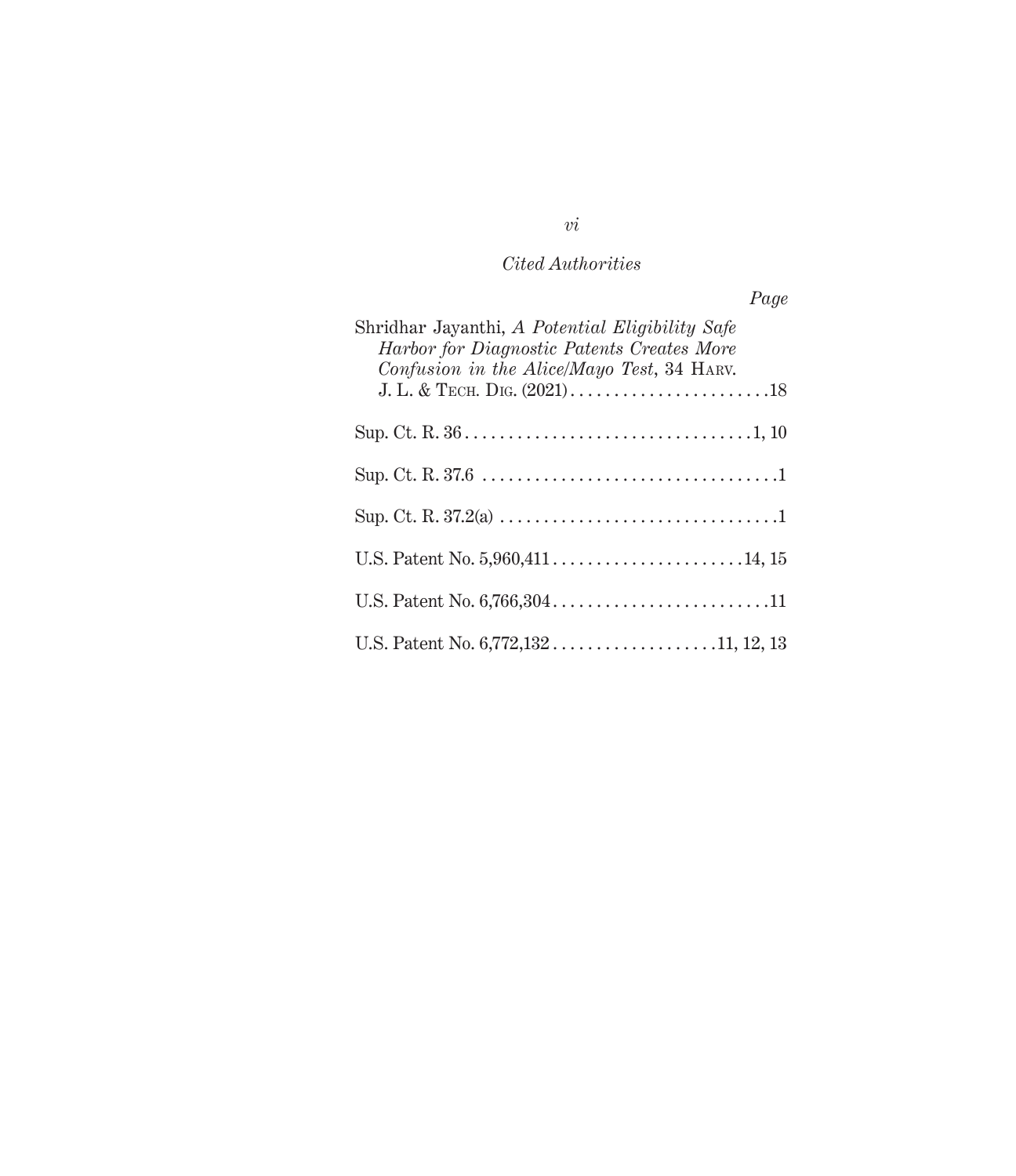#### **INTEREST OF** *AMICI CURIAE*

The *amici curiae* are patent practitioners who regularly prosecute and litigate U.S. patents. The *amici curiae* are concerned with preserving the integrity of a patent system that fosters innovation, so that such innovation can be commercialized in the marketplace.<sup>1</sup>

#### **SUMMARY OF THE ARGUMENT**

This Court has repeatedly warned against overbroad interpretations of the judicial exceptions to patent eligibility lest they "eviscerate" or "swallow all of patent law." *Mayo Collaborative Servs. v. Prometheus Labs., Inc.*, 566 U.S. 66, 71 (2012) and *Alice Corp. Pty. v. CLS Bank Int'l*, 573 U.S. 208, 217 (2014). And yet the Federal Circuit has done just that in multiple opinions. Worse are instances, as in this case, where the court sanctioned, without comment, a district court's misapplication of this Court's jurisprudence and reasoning in a Rule 36 affirmance. The district court's reasoning was faulty in finding that Interactive Wearables' claims failed to satisfy 35 U.S.C. § 101. By not authoring an opinion, the panel left the parties and the public without further guidance towards § 101 eligibility. The public and the parties had a reasonable expectation that they would receive such guidance, in view of the Federal Circuit's role as set forth

1

<sup>1.</sup> No party's counsel authored this brief in whole or part; no party or party's counsel contributed money intended to fund preparing or submitting the brief; and no person other than *amici* or counsel for *amici* contributed money intended to fund preparing or submitting the brief. Sup. Ct. R. 37.6. Counsel for the respective parties were provided timely notice and consented to the filing of this brief. Sup. Ct. R.  $37.2(a)$ .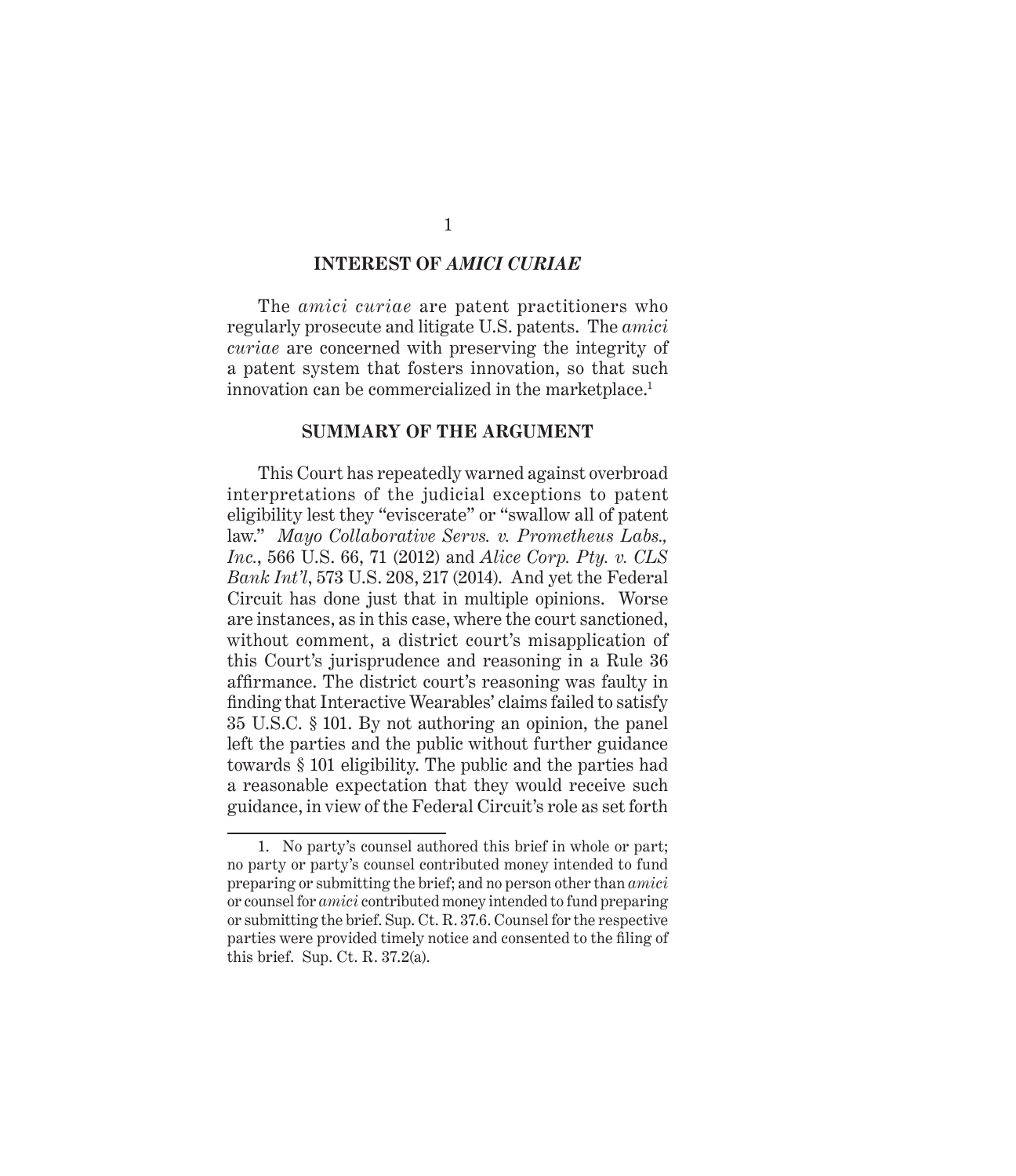by Congress with regard to providing harmonization and consistency over U.S. patent law as supervised by this Court. This abdication of the court's proper role continues to allow district courts to further wander away from this Court's test for the proper scope of patent-eligible subject matter as set forth in *Alice* and *Mayo*.

At present, there is no clear consensus, in the district courts or the Federal Circuit, as to how a court should apply this Court's rubrics to properly conduct a patent eligibility analysis under § 101. The disarray concerning this fundamental question of subject matter eligibility is clearly displayed in *American Axle,* where a split Federal Circuit issued no fewer than five different opinions with vastly divergent views. In that case, the claims were directed to methods for producing a truck axle with improved vibration-reducing characteristics. The panel majority conducted a faulty § 101 analysis by reading into the claims a law of nature (Hooke's law) that was neither recited as a claim element nor otherwise present in the claim. The panel then compounded their error by engrafting a § 112 enablement argument into the § 101 analysis. Nowhere does this Court's precedent indicate that a court should conduct an enablement analysis under § 112 to inform conclusions with regard to subject matter eligibility, and yet that is precisely what the panel majority did, as recognized by the dissenting judge. *Am. Axle & Mfg., Inc. v. Neapco Holdings LLC*, 967 F.3d 1285, 1304 (Fed. Cir. 2020) (Moore, Cir. J., dissenting).

Perhaps unsurprising in view of the inconsistent precedent from the Federal Circuit, here the lower court dismissed the tangible structure recited in the claims on the grounds that it was not of "sufficient detail" (*i.e*.,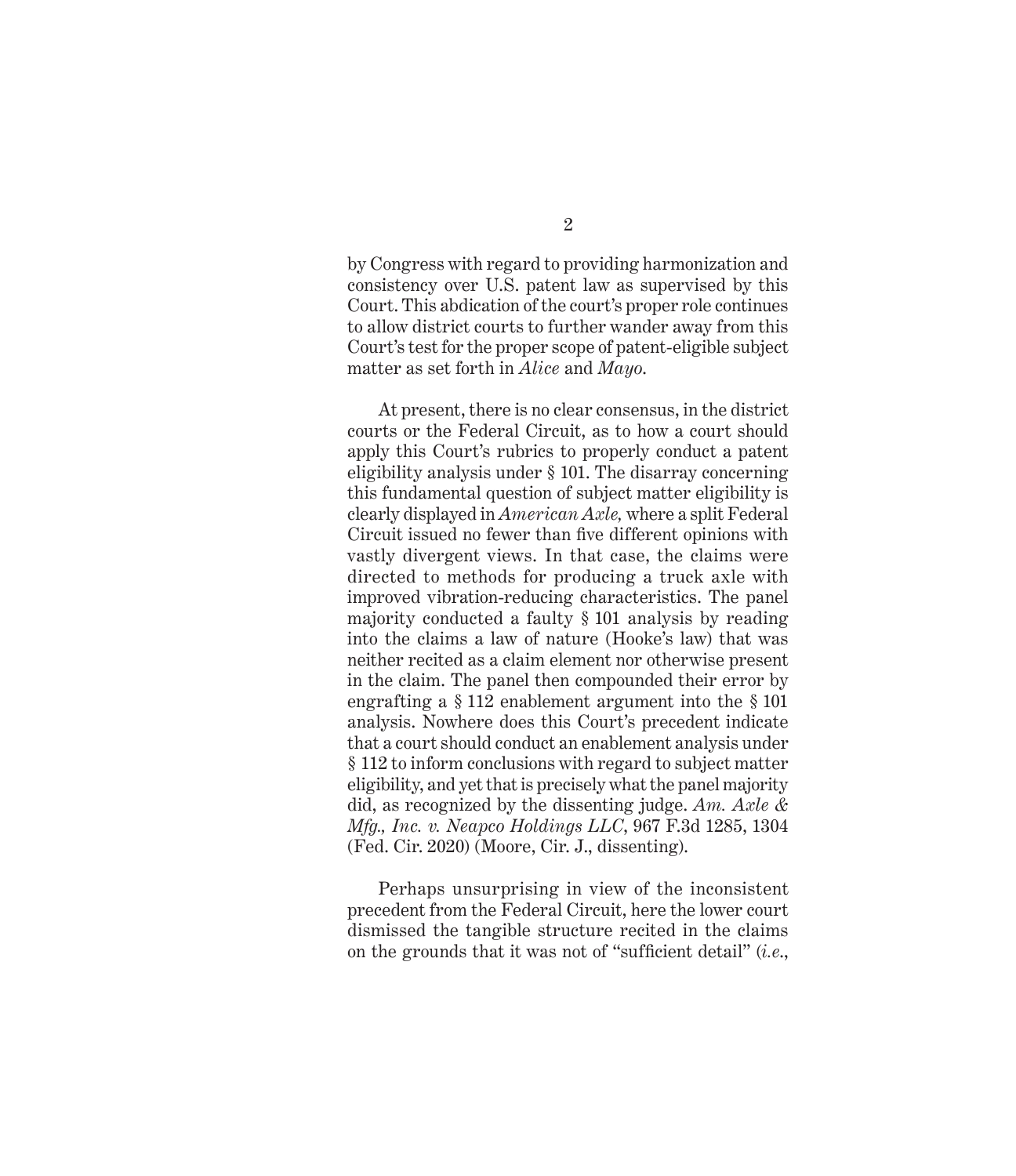enabled) and was therefore routine and conventional. Cert. Pet. App., 38. Having thus effectively deleted all tangible elements from the claims, the lower court concluded that claims were not patent eligible because only an abstract idea remained. *Id.* at 43. This deviation from precedent regarding how the patent eligibility analysis should be performed not surprisingly yielded the wrong result, adding yet another example to the spate of conflicting and inconsistent opinions from the inferior courts, including the Federal Circuit. This untenable situation has imposed a remarkably high cost to patentees, U.S. industry, and the public.

To contextualize the present ambiguity concerning subject matter eligibility, *amici curiae* identify two critically important patents, one related to a commodity trading graphic user interface and the other related to one-click purchasing technology. Although both of these patents were found by courts to possess valid and inventive claims, they would nevertheless be invalidated under the Federal Circuit's current misguided application of this Court's subject matter eligibility framework. The divide within the Federal Circuit is evident by the departure from precedent in *American Axle,* the Federal Circuit's affirmance in this *Interactive Wearables* case, and among the abundance of murky, inconsistent holdings from the Federal Circuit in this area. Compare, for example, the reasoning and outcomes in *McRo, Inc. v. Bandai Namco Games Am. Inc*., 837 F.3d 1299 (Fed. Cir. 2016) with *RecogniCorp, LLC v. Nintendo Co., Ltd*., 855 F.3d 1322 (Fed. Cir. 2017). Consequently, practitioners and inventors have been left apprehensive and uncertain whether any computer-related patent will survive a § 101 challenge.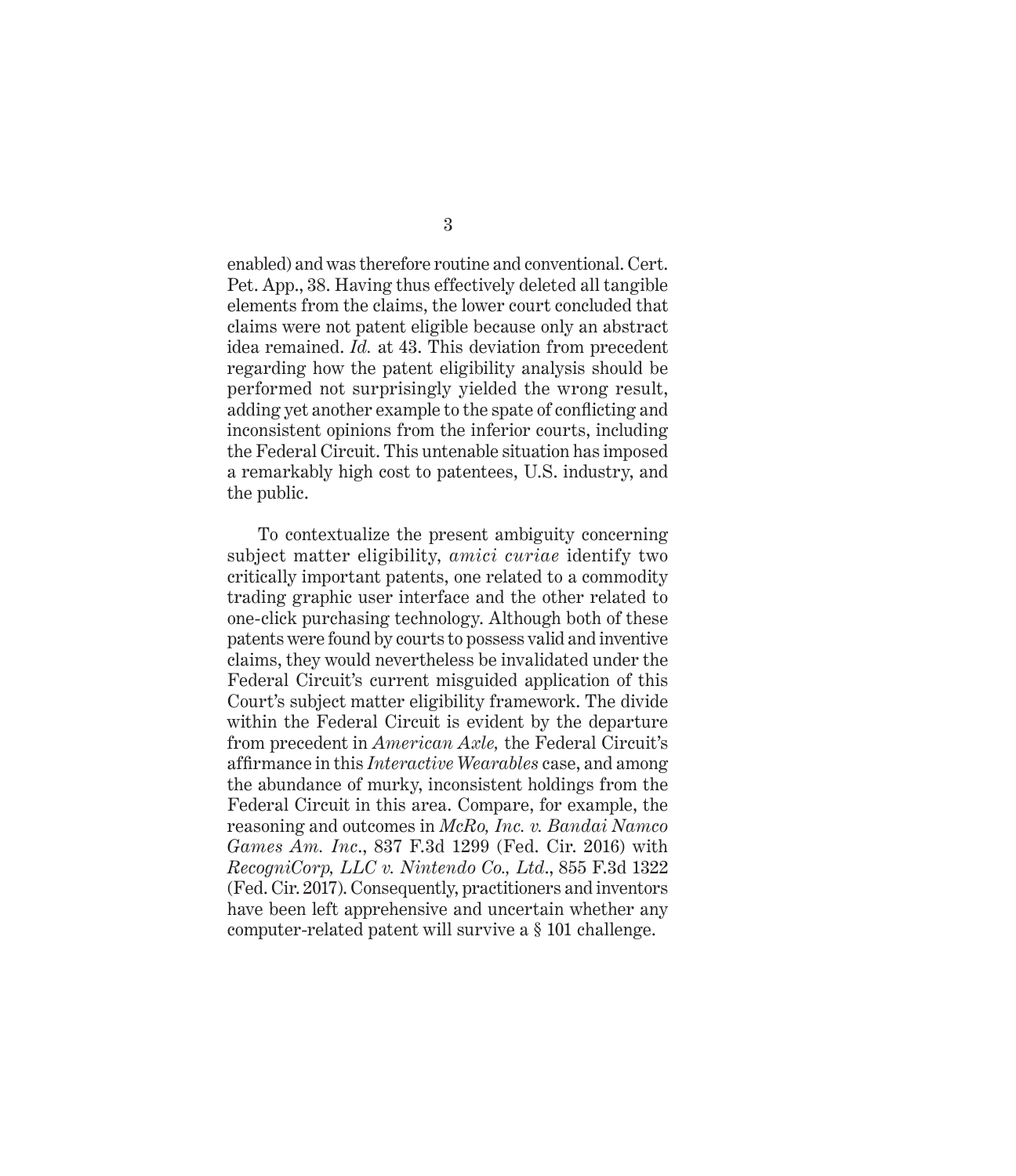The resulting unpredictability puts a significant strain on the incentives for innovation that the Patent Act is intended to promote. This uncertainty is present across technologies of many types, from computer-related technologies to medical diagnostics. Even conventional industrial technologies – long the bedrock of American innovation – have not been immune to misinterpretations of this Court's precedents. Taken as a whole, it is difficult not to conclude that U.S. patent law has been seriously led astray.

The pending petition for writ of certiorari is directed to these and other issues that fundamentally affect the eligibility of patents under § 101 and illustrates a situation ripe for guidance regarding the proper application of this Court's jurisprudence.

Lastly, this case provides a better opportunity for this Court to clarify § 101 patent eligibility than in *American Axle.* This case involves an intuitive technology—a content player for audio or video content having tangible components for executing a series of recited operations. In contrast, *American Axle* involves highly technical subject matter that calls for an understanding of more than one law of nature. Accordingly, *amici* submit that this matter is an opportune case for this Court to rein in the lower courts' inconsistent application of § 101 patent subject matter eligibility jurisprudence.

For at least these reasons, *amici curiae* urge this Court to grant the petition for a writ of certiorari.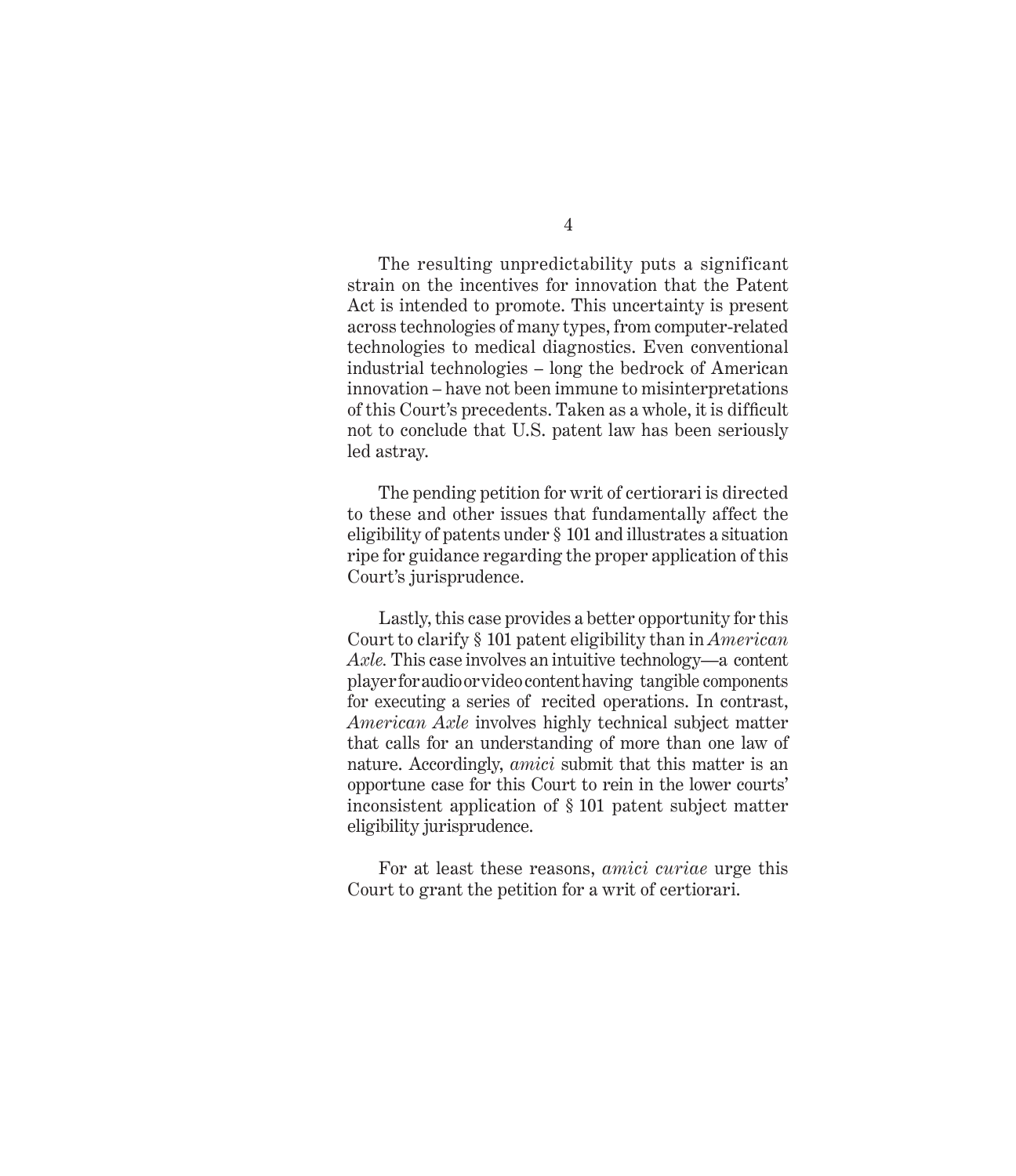#### **ARGUMENT**

**I. The Federal Circuit is Split on How Judges Interpret and Apply the** *Alice/Mayo* **Analysis**

### **A. The judges' several divergent opinions in**  *American Axle* **illustrated an irreconcilable divide in the Federal Circuit.**

In the *per curiam* denial of rehearing *en banc* in *American Axle,* a severely divided Federal Circuit issued five separate opinions regarding the proper application of § 101 as it applies to laws of nature. The panel majority's opinion compared the circumstances in that case to those in *O'Reilly v. Morse*, 56 U.S. (15 How.) 62, 14 L. Ed. 601 (1853), and held that one of *American Axle's* claims was directed to Hooke's Law and "nothing more." *Am. Axle & Mfg., Inc. v. Neapco Holdings LLC*, 966 F.3d 1347, 1352 (Fed. Cir. 2020) (Dyk, J., concurring in denial of rehearing en banc). The six judges dissenting from the *per curiam* denial of rehearing *en banc* contended that their colleagues supporting denial had overstepped by "hold[ing] that when technological advance is claimed too broadly, and the claims draw on scientific principles, the subject matter is barred 'at the threshold' from access to patenting." *Id.* at 1357 (Newman, J., dissenting in denial of rehearing *en banc*).

The five opinions demonstrate a deep divide in the Federal Circuit's understanding of how (or whether) this Court's framework set forth in *Mayo* and *Alice* should be applied to patent claims. Even worse, this divide evinces an inability of the Federal Circuit to address their differences on the proper application of this Court's instructions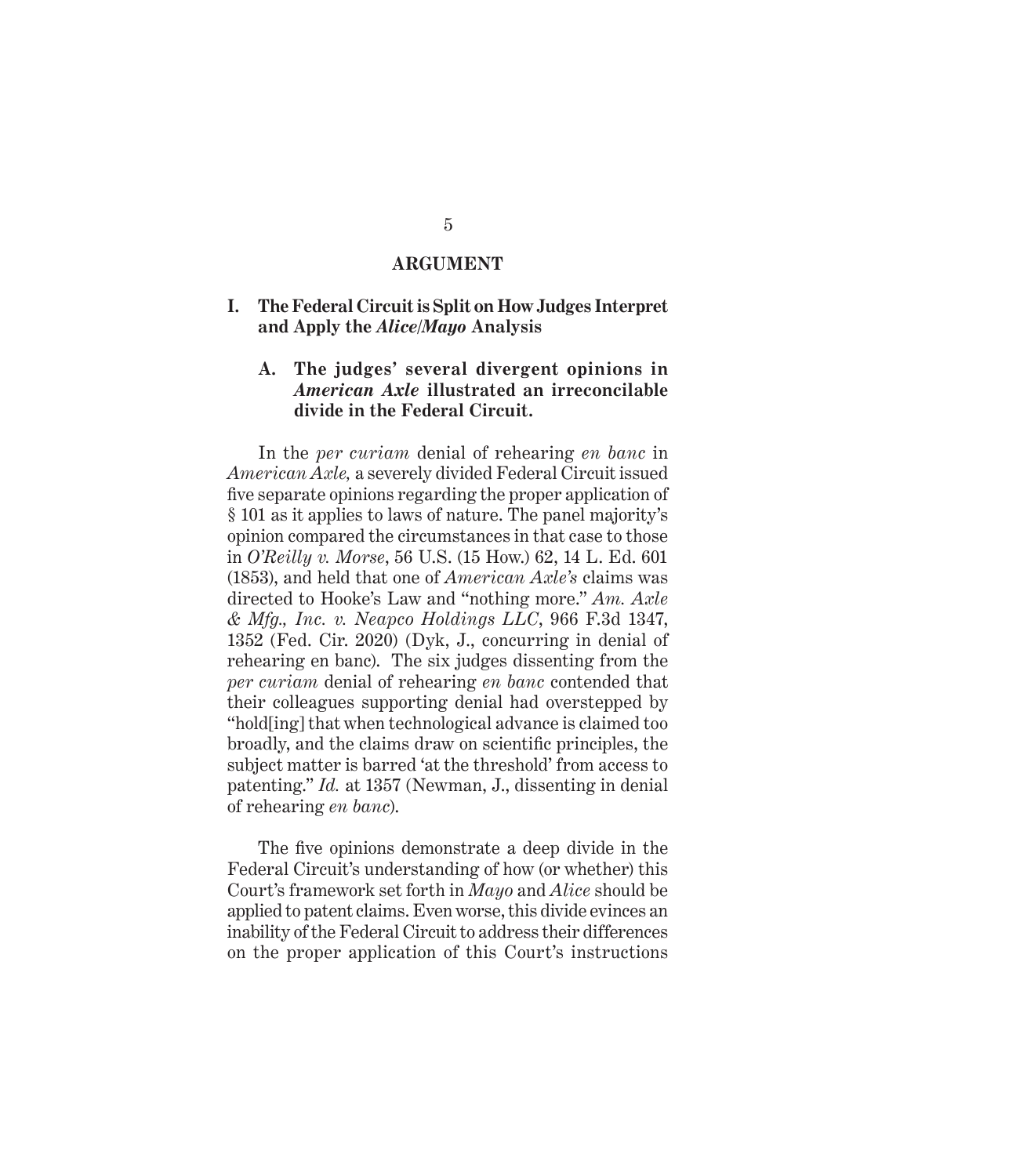regarding the proper scope of what subject matter is eligible, and, perhaps worse still, an unwillingness to sit *en banc* to attempt to resolve their differences. The confusion in the district courts appears to be a natural consequence of the Federal Circuit's dissonance.

The parlous state of subject matter jurisprudence in the lower courts including the Federal Circuit has not gone unnoticed, several individuals well-regarded in patent law having been sufficiently concerned to raise an alarm. These include former Federal Circuit Chief Judge Paul Michel, who has said that "nary a week passes without another decision that highlights the confusion and uncertainty in patent-eligibility law" (Brief of Paul R. Michel as *Amicus Curiae* Supporting Petitioner, *Univ. Secure Reg. LLC v. Apple Inc.*, No. 21-1056 (2022)) and "recent changes to patent case law have produced unending chaos. Uncertainty, unpredictability, inconsistent results and undue and harmful exclusions of new technologies abound. Consequently, patents are considered unreliable by the very people – business executives and innovation investors like venture capital firms – who make the necessary, but risky, investments" (testimony before the Subcommittee on Intellectual Property, June 4, 2019); former Director of the U.S. Patent and Trademark Office David Kappos: "[i]t's a disturbing trend for the U.S. to take [biotechnology and software inventions], which are the crown jewel of the innovation economy, and provide less protection for them than other countries" (Ryan Davis, *Kappos Calls for Abolition of Section 101 of Patent Act*, Law360 (April 12, 2016)); academics ("The generality and vagueness in the *Mayo-Alice* test has produced the seemingly perverse effect of it being both *indeterminate*, as no one is certain how it will be applied in any particular case, and *overly*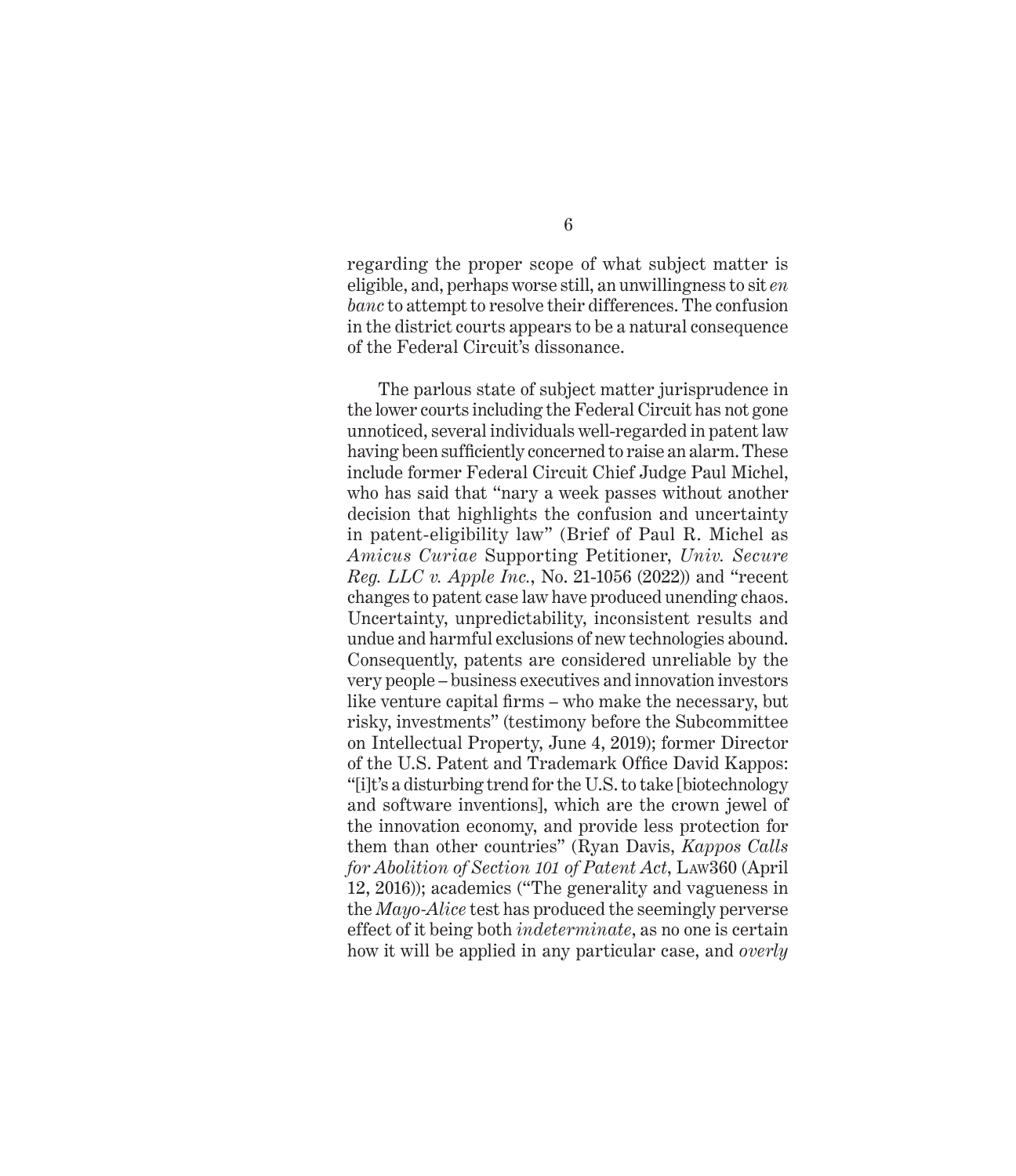*restrictive*, as it has been applied to invalidate patents covering 'everything from computer animation to database architecture to digital photograph management and even to safety systems for automobiles,'" K. Madigan, *Turning Gold into Lead: How Patent Eligibility Doctrine is Undermining U.S. Leadership in Innovation*, 24 Geo. Mason L. Rev. 939, 952 (2017)); and industry groups such as the Innovation Alliance ("Intellectual property in the field of artificial intelligence has been heavily impacted by the recent Section 101 developments. Because the application of Alice is so fraught with uncertainty and unpredictability, a cloud of uncertainty hangs over these patents, threatening incentives to innovate in this key technology area, " in their comments submitted during the public comment period for the USPTO's patent eligibility jurisprudence study). The very breadth of experience and expertise of the individuals making these calls for reconsideration of subject matter eligibility standards supports this Court's grant of certiorari in this case.

### **B. The district court's decision in this case, based in part on a misplaced enablement analysis, shows how far lower court judges have strayed from the** *Alice/Mayo* **framework.**

The *Alice*/*Mayo* analysis as described by the Supreme Court in *Alice* is a two-part test. First, the Court must "determine whether the claims at issue are directed to a patent-ineligible concept." *Alice*, 573. U.S. at 218. The Supreme Court has held that "[l]aws of nature, natural phenomena, and abstract ideas are not patentable." *Ass'n for Molecular Pathology v. Myriad Genetics, Inc.*, 569 U.S. 576, 589 (2013) (quoting *Mayo Collaborative Servs. v. Prometheus Labs., Inc.*, 566 U.S. 66, 70 (2012)).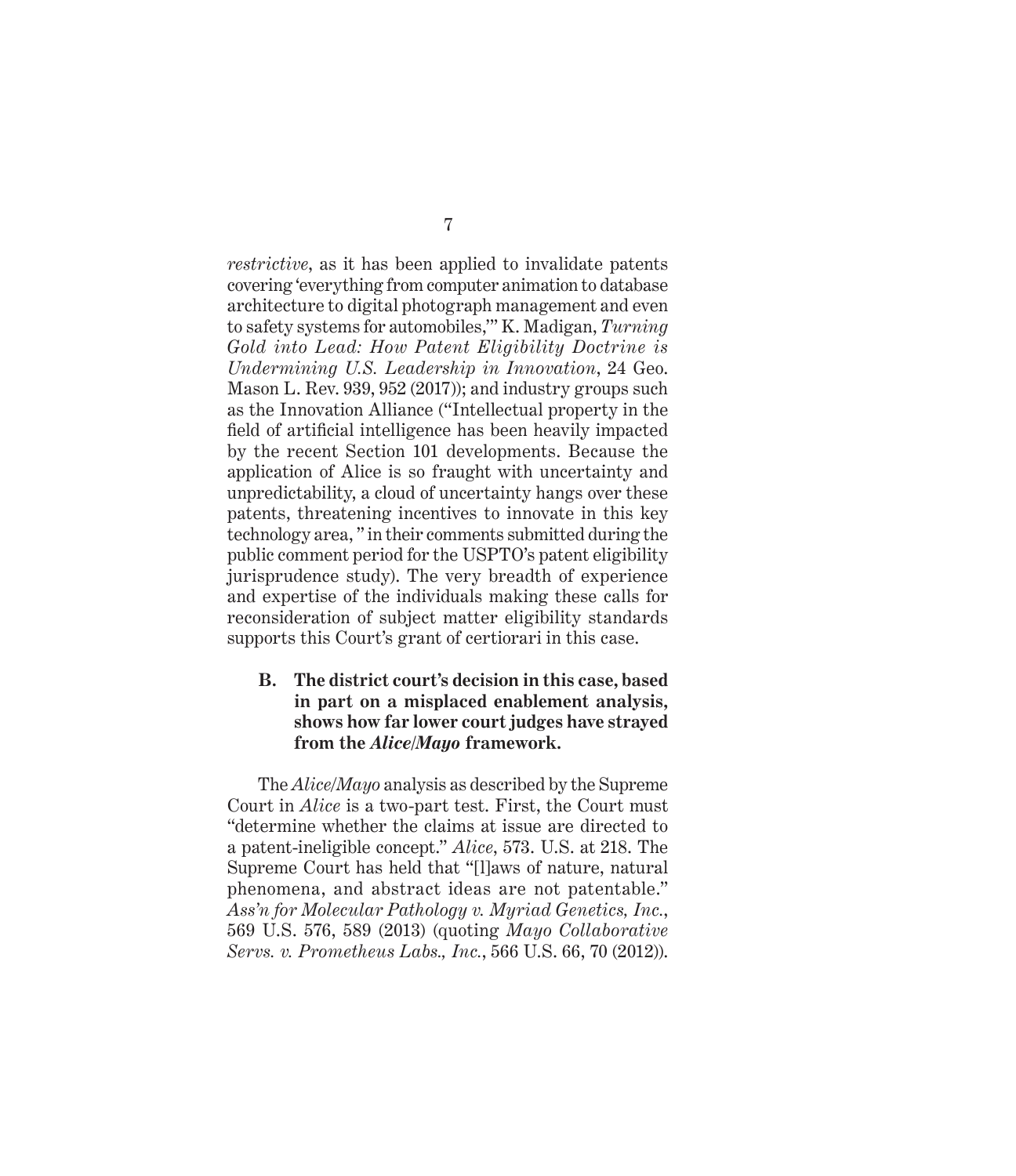This inquiry is not concerned merely with "whether the claims involve a patent-ineligible concept"; rather, it "applies a stage-one filter to claims, considered in light of the specification, based on whether 'their character as a whole is directed to excluded subject." *Enfish, LLC v. Microsoft Corp.*, 822 F.3d 1327, 1335 (Fed. Cir. 2016) (quoting *Internet Patents Corp. v. Active Network, Inc*., 790 F.3d 1343, 1346 (Fed. Cir. 2015)).

Second, if the challenged claims are found to recite a patent-ineligible concept, the Court must then "examine the elements of the claim" to establish whether they "include 'additional features' to ensure that the claims are more than a drafting effort designed to "monopolize" the abstract idea. *Alice*, 573 U.S. at 221 (quoting *Mayo*, 566 U.S. at 77). "An inventive concept that transforms the abstract idea into a patent-eligible invention must be significantly more than the abstract idea itself, and cannot simply be an instruction to implement or apply the abstract idea on a computer." *BASCOM Glob. Internet Servs., Inc. v. AT&T Mobility LLC*, 827 F.3d 1341, 1349 (Fed. Cir. 2016) (citing *Alice*, 573 U.S. at 222- 23). Claims "must involve more than performance of 'well understood, routine, conventional activit[ies] previously known to the industry.'" *In re TLI Commc'ns LLC,* 823 F.3d 607, 613 (Fed. Cir. 2016) (quoting *Alice*, 573 U.S. at 225); see also *Content Extraction & Transmission LLC v. Wells Fargo Bank, Nat. Ass'n*, 776 F.3d 1343, 1347–48 (Fed. Cir. 2014).

Despite these instructions set forth in this Court's decisions, lower courts are confused by the Federal Circuit's overlapping and sometimes inconsistent holdings in how the instructions should be implemented in each case. This is the consequence of the Federal Circuit's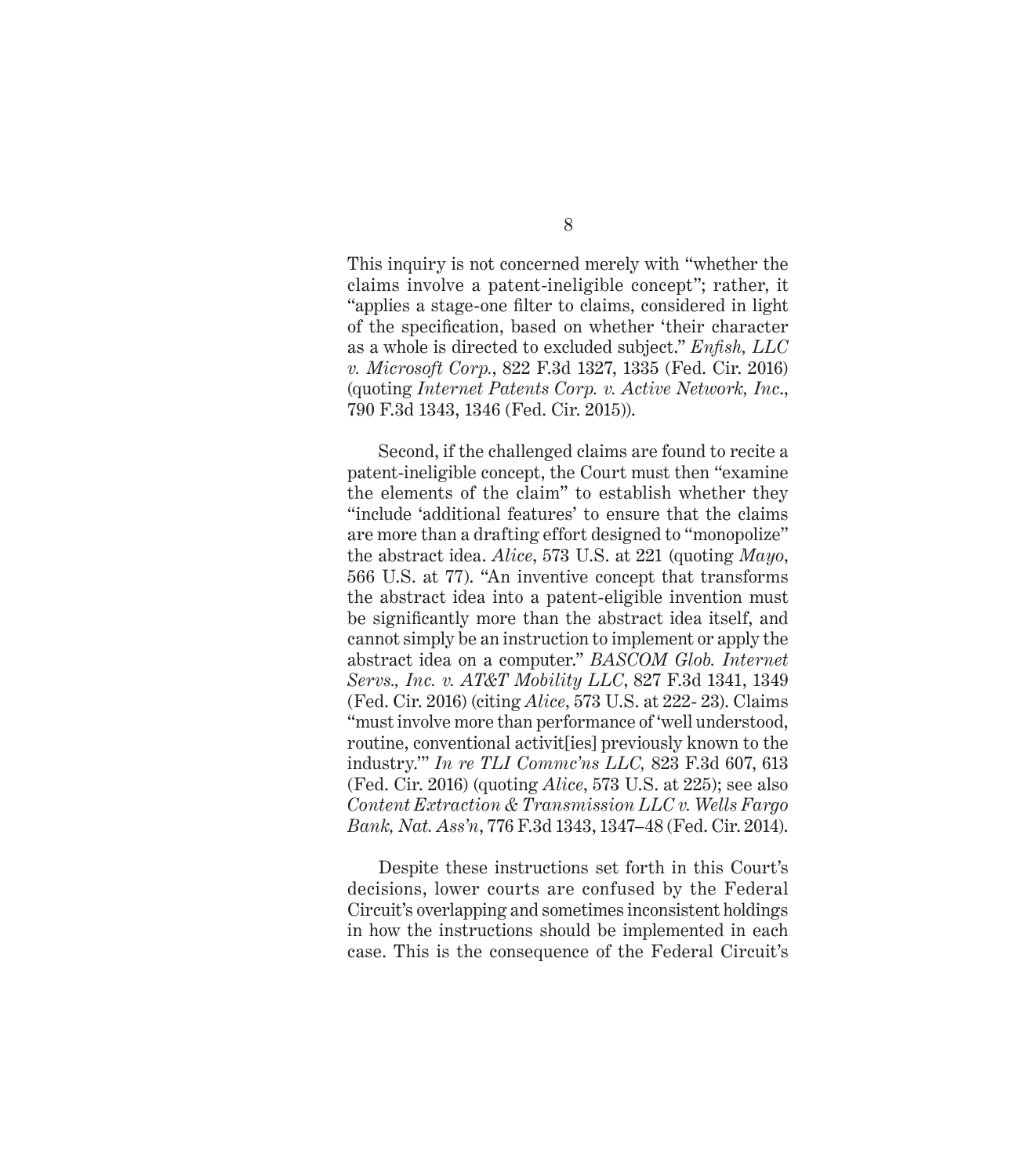steady drift away from the predictable moorings this Court's decisions provide for how a §101 analysis should be conducted. For example, in the present case, the district court relied heavily on the Federal Circuit's holding in *ChargePoint, Inc. v. SemaConnect, Inc*., 920 F.3d 759 (Fed. Cir. 2019). Specifically, the court motivated by *ChargePoint* immediately jumped to the specification to "illuminat[e] whether the claims are 'directed to' the identified abstract idea." *Interactive Wearables, LLC v. Polar Electro Oy*, 501 F.Supp.3d 162, 172 (E.D.N.Y. 2020). Relying on *ChargePoint*, the court stated that "[t]he 'directed to' inquiry may … involve looking to the specification to understand 'the problem facing the inventor' and, ultimately, what the patent describes as the invention." Cert. Pet. App. at 18. However, the *Interactive Wearables* court neglected to note that in the same decision the Federal Circuit also wrote, '"But while the specification may help illuminate the true focus of a claim, when analyzing patent eligibility, *reliance on the specification must always yield to the claim language* in identifying that focus. This is because 'the concern that drives' the judicial exceptions to patentability is 'one of preemption.'" *ChargePoint*, 920 F.3d at 766 (citing *Alice*, 573 U.S. at 216, 134 S.Ct. 2347) (*emphasis added*). Though the language of the claims should control over the specification, the district court in *Interactive Wearables*  proceeded in exactly the opposite direction. The court dismissed elements of the claim as merely routine and conventional, found that the plaintiff's arguments were merely conclusory, and combed through the specification to determine whether the elements of the claim were enabled to make the claim relate to anything more than an abstract idea.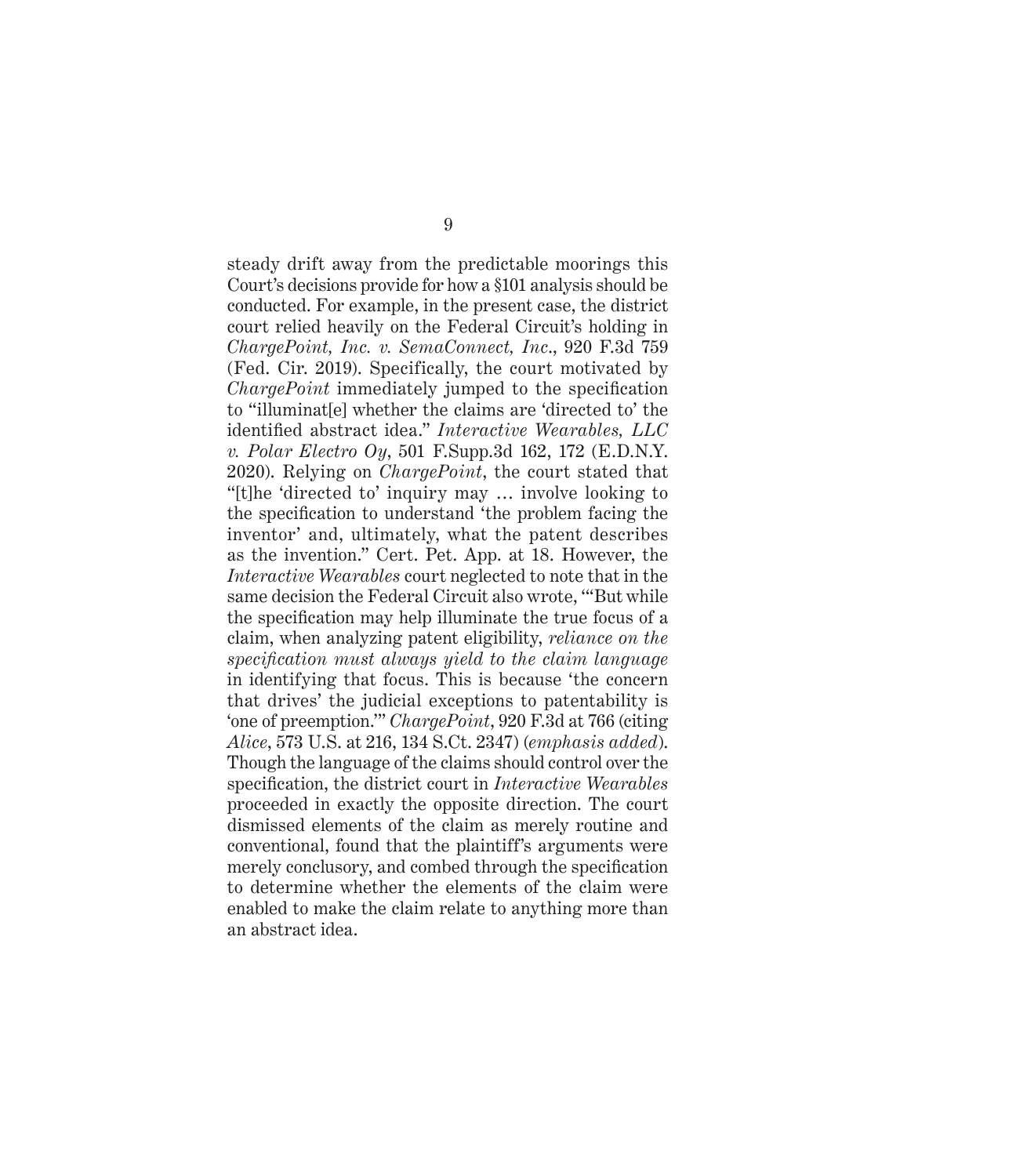Although a patent's specification is often useful in construing patent claims and bound by statute to provide sufficient enablement for an invention, nowhere does Supreme Court precedent direct that a court should perform an enablement-type analysis to inform any conclusion under subject matter eligibility. But this is precisely what the lower court did, and this is the process that the Federal Circuit encouraged under its earlier decisions and then implicitly condoned by summarily affirming the district court's holding under Rule 36. Cherry-picking language from Federal Circuit cases, the lower court in this case looked to the language of the claims, concluded that the tangible elements of the claims were generic, and then further concluded that because the specification did not describe the tangible elements of the invention in sufficient detail, they should be disregarded as routine and conventional. Consequently, the district court determined that, in the face of routine and conventional elements not further explained by the specification, all that could remain in the claims was an abstract idea, and therefore the claims were not patent eligible. Such a conclusion illustrates a fundamental misunderstanding of the spirit and purpose of the law and is contrary to this Court's *Alice/Mayo* test for subject matter eligibility.

Looking to the specification to ascertain the level of support for claims is properly left to an enablement determination under §112. The petitioner correctly asserts that "[c]laims 'that are not enabled raise questions of patentability [under Section 112], not eligibility.'" Brief for Petitioner at 19, *Interactive Wearables*, 501 F.Supp.3d 162 (No. 19-CV-3084) (citing *BASCOM Glob. Internet Servs., Inc. v. AT&T Mobility LLC*, 827 F.3d 1341, 1354 (Fed. Cir. 2016) (Newman, J., concurring)), and that "the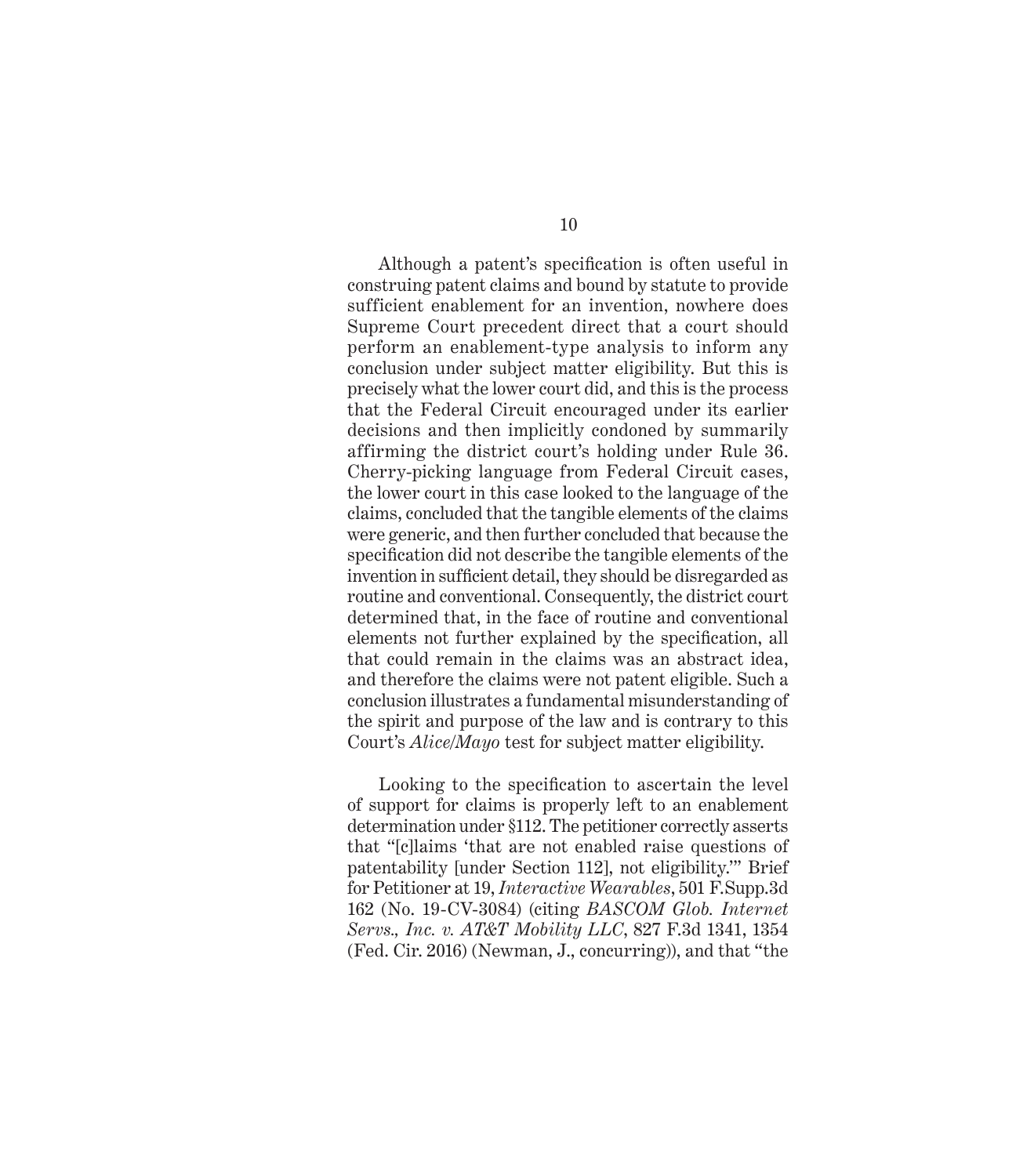Federal Circuit has further indicated that the question of a specification's level of detail should not play a role in the Section 101 inquiry." Brief for Petitioner at 19, *Interactive Wearables*, 501 F.Supp.3d 162 (No. 19-CV-3084) (citing *Visual Memory LLC v. NVIDIA Corp*., 867 F.3d 1253, 1261. (Fed. Cir. 2017) (recognizing enablement plays no role in whether a claim satisfies Section 101)). While it is evident that lower court's holding directly conflicts with at least one of the Federal Circuit's own cases, the Federal Circuit's overall body of precedent has grown into such an inconsistent, confusing collection of holdings that they do not provide district courts with the harmonization of U.S. patent law that Congress intended when it created the Federal Circuit, necessitating this Court's intervention.

**II. Extending the Federal Circuit's Misapplication of the** *Alice/Mayo* **Framework Threatens to Swallow All of Patent Law**

### **A. Fundamental Computer-Related Patents Could be Reinterpreted as Invalid Under the Reasoning in** *Interactive Wearables.*

In the future, courts following *Interactive Wearables*  could easily invalidate large swaths of computer-related patents, even those with tangible elements in their claims. Applying the district court's misguided process in *Interactive Wearables* to previously eligible claims could lead to widespread reversals of prior determinations regarding subject matter eligibility.

For example, in *Trading Techs. Int'l, Inc. v. CGQ, Inc.* (TTI) , the Federal Circuit considered U.S. Patents No. 6,772,132 ("the '132 patent") and No. 6,766,304 ("the '304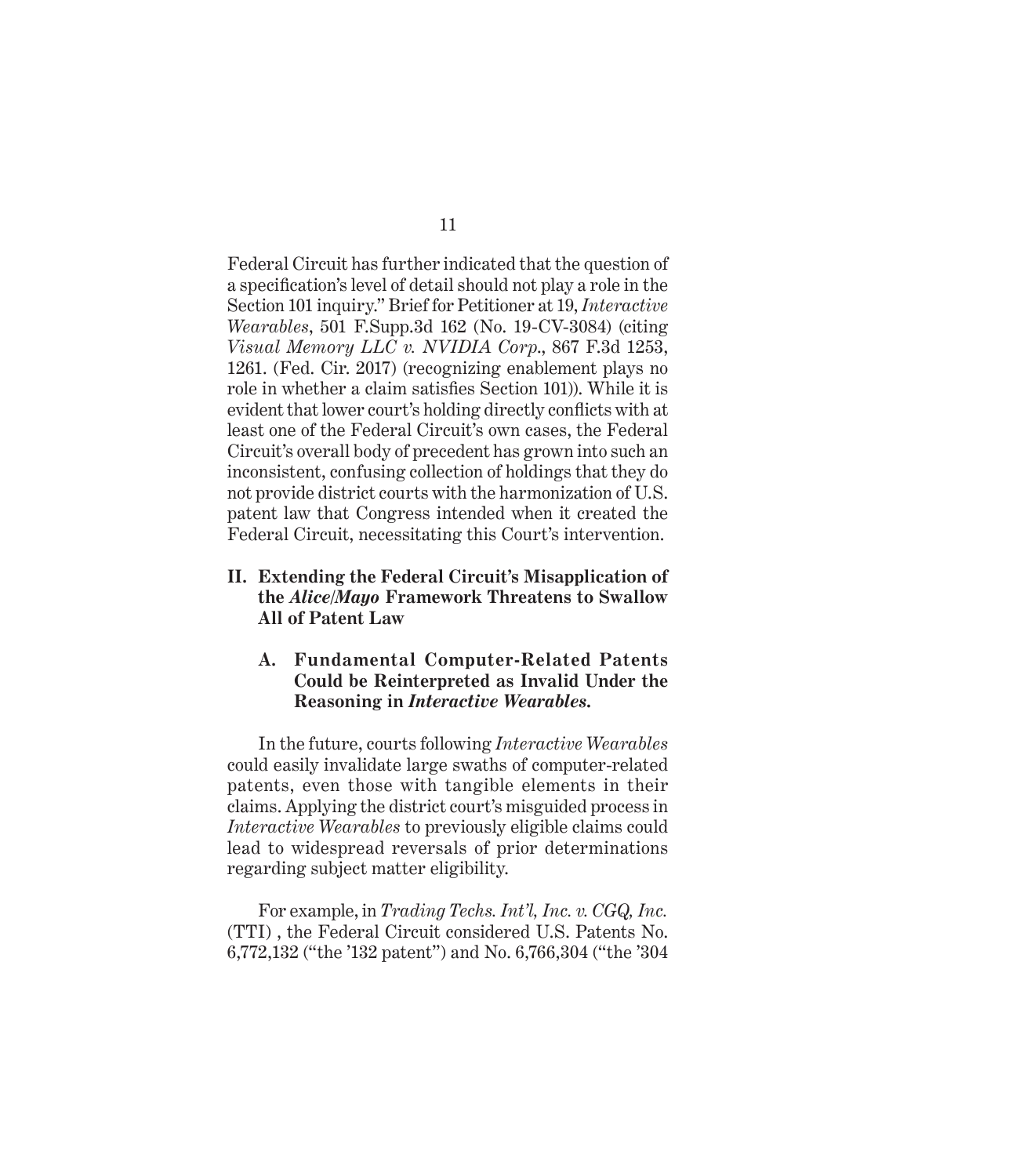patent") that broadly describe "a trading system in which a graphical user interface 'display[s] the market depth of a commodity traded in a market, including a dynamic display for a plurality of bids and for a plurality of asks in the market for the commodity and a static display of prices corresponding to the plurality of bids and asks.'" *Trading Techs. Int'l, Inc. v. CGQ, Inc.*, 675 Fed.Appx. 1001, 1003 (Fed. Cir. 2017).

The claimed invention was directed to decreasing the transaction time associated with online trading. "Specifically, the present invention is directed to a graphical user interface for displaying the market depth of a commodity traded in a market, including a dynamic display for a plurality of bids and for a plurality of asks in the market for the commodity and a static display of prices corresponding to the plurality of bids and asks." '132 Patent, Col. 3, 11-15. The Federal Circuit stated that "[i]t is not disputed that the TTI System improves the accuracy of trader transactions, utilizing a software-implemented programmatic [method]," but nonetheless held that the claim was patent-eligible because it was "directed to a specific implementation of a solution to a problem in the software arts*." TTI*, 675 Fed.Appx. at 1006 (citing *Bascom Global Internet Services v. AT&T Mobility LLC*, 827 F.3d 1341 (Fed. Cir. 2016)).

However, if a district court were to apply the *Interactive Wearables* analysis to these claims they would likely be held invalid. The *Interactive Wearables* analysis would direct the court first to determine whether the claim is directed to an abstract idea, and that the specification should be consulted to determine whether the computer components in the claim are common or known in the art.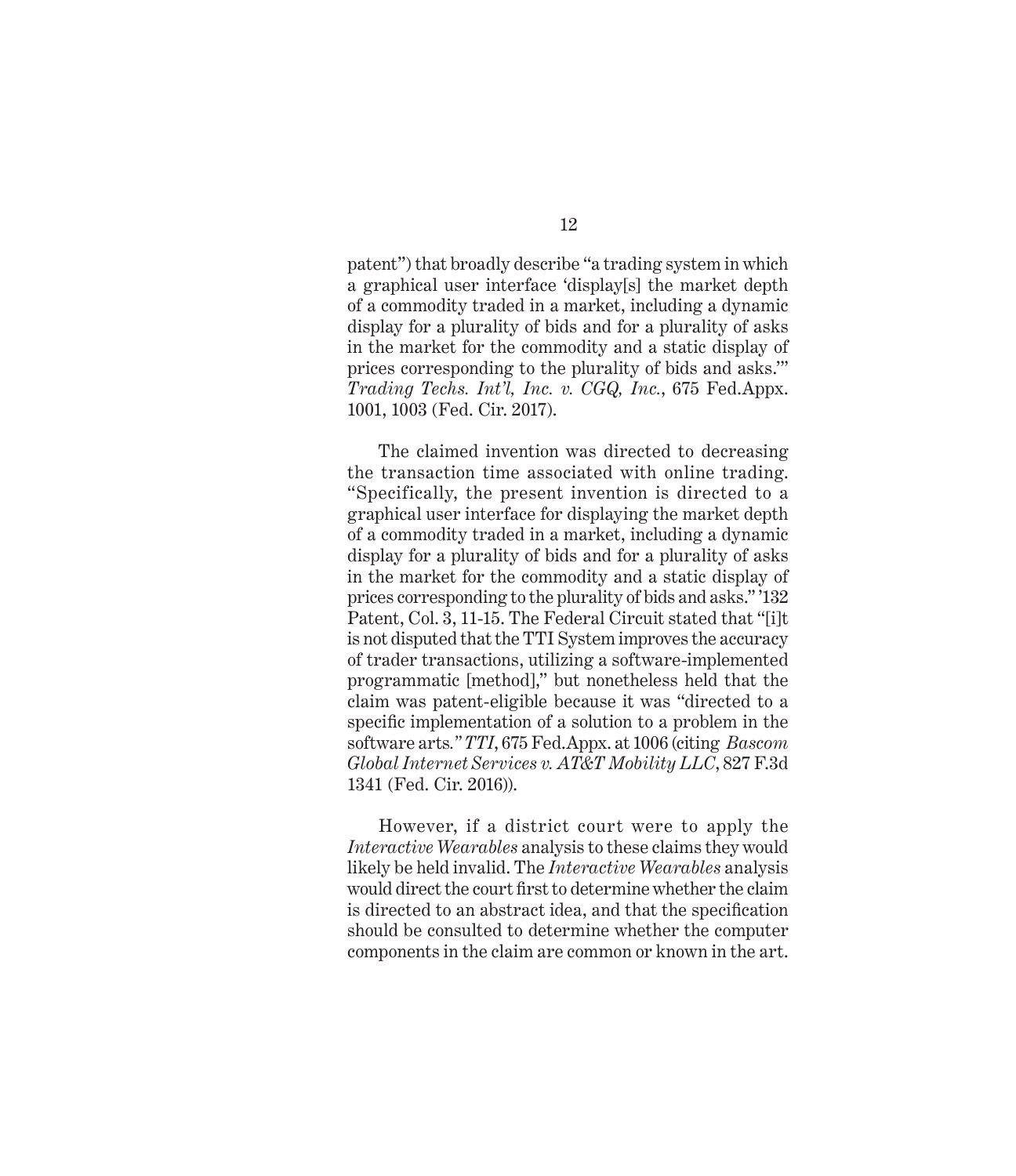As a specific example, the term "electronic exchanges" are defined in the specification as consisting of mainframe computers, communication servers, and the exchange participants' computers. '132 Patent, Col. 1, 23-34. All of these are well known in the art, and not particularly inventive by themselves. Similarly, a graphical user interface (GUI) is a routine and conventional feature of computers and general computer technology. Accordingly, a court conducting an *Interactive Wearables*-type subject matter eligibility analysis could effectively "strikethrough" each of these "routine" claim terms, ignoring important, tangible elements of the invention.

Regarding additional steps in the claim elements, there is nothing that cannot be accomplished by a user with access to multiple screens and an internet connection. These include the following elements: **displaying a first indicator** in a bid display region, **displaying a second indicator** in an ask display region, **displaying the bid and ask display regions** in relation to fixed price levels, **displaying an order entry region** comprising a plurality of locations for receiving commands to send trades and in response to a selection of a particular location of the order entry region by a single action of a user input device, **setting a plurality of parameters for a trade order**. If the court in *Interactive Wearables* could conclude that the claims in that case were comparable to "consulting a TV Guide while watching a program," there is no reason claims of the '132 patent reciting these elements could not be compared to trading with multiple computer screens that display various data points insightful to a trader something traders have done in the prior art and thus could be considered routine and conventional.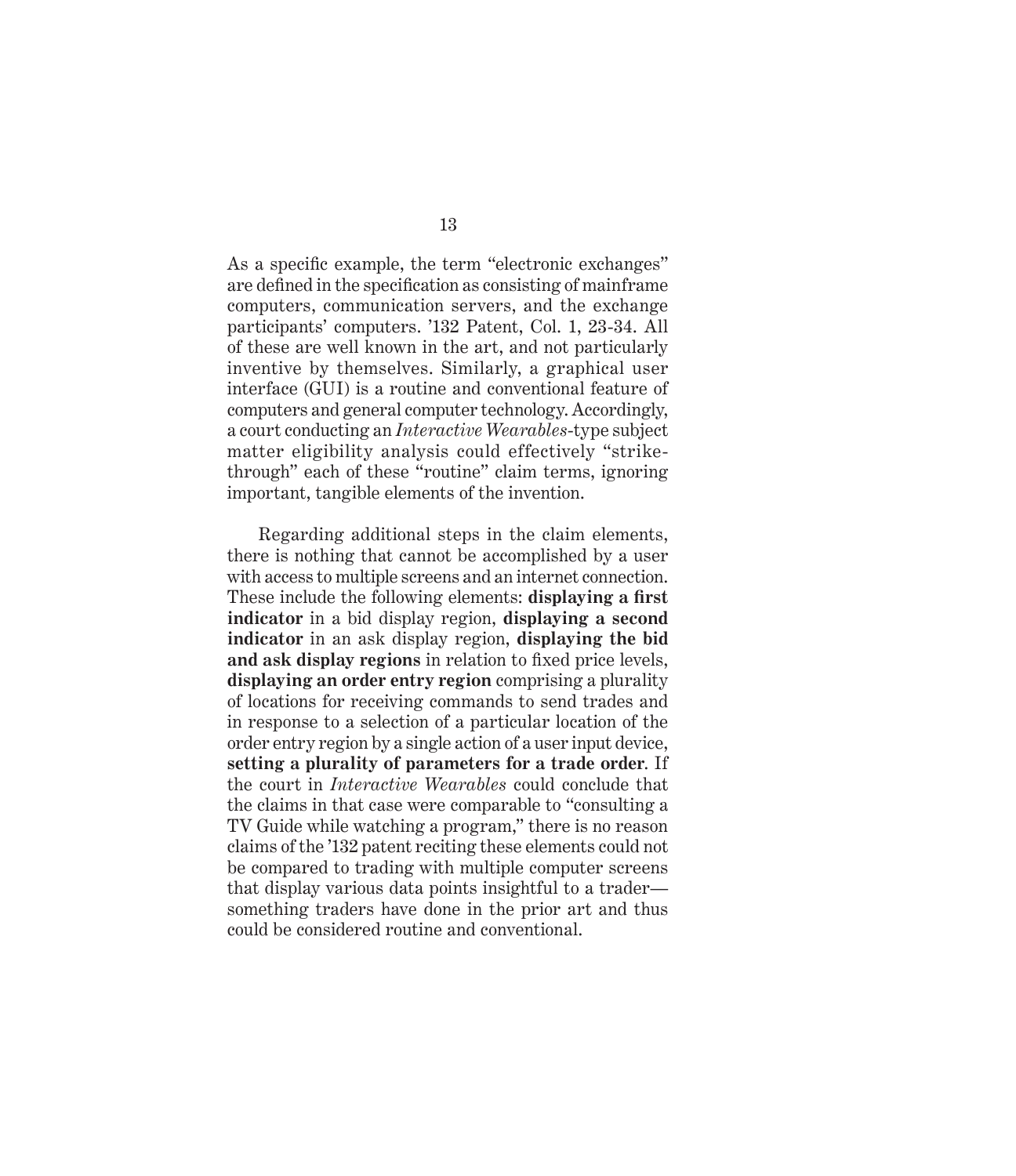Under the *Interactive Wearables* standard, the example claim could be found invalid because that claim is directed to an abstract idea of providing and displaying information in conjunction with electronic trading data "applied to the context" of a GUI. Similarly, the specification could be found not to provide sufficient detail or expressly characterize the related components as inventive. The TTI technology could then be found to merely invoke conventional and generic components arranged in a conventional manner, although the data would be displayed differently. This invention would not overcome the threshold requirements set forth in the decision at issue. On the contrary, of course, just five years ago, the TTI claim was upheld under a § 101 analysis and this Court has not changed or clarified the subject matter eligibility test during that time.

Another illustrative example is Amazon's 1-Click technology, something utilized on a daily basis by computer users all around the world. US Patent No. 5,960,411 ('411 Patent) for Amazon's "1-Click" system broadly describes "a method and system in which a consumer can complete a purchase order for an item via an electronic network using only a 'single action.'" *Amazon. com, Inc. v. Barnesandnoble.com, Inc.*, 239 F.3d 1343, 1347 (Fed. Cir. 2001).

The claimed invention was described as being directed to reducing "the number of purchaser interactions needed to place and order and reduce[] the amount of sensitive information that is transmitted between a client system and a server system." '411 Patent, Col. 3., ll. 34–38. The '411 Patent was granted on September 28, 1999 and expired in 2017. The '411 Patent's validity was upheld on reexamination by the U.S. Patent and Trademark Office.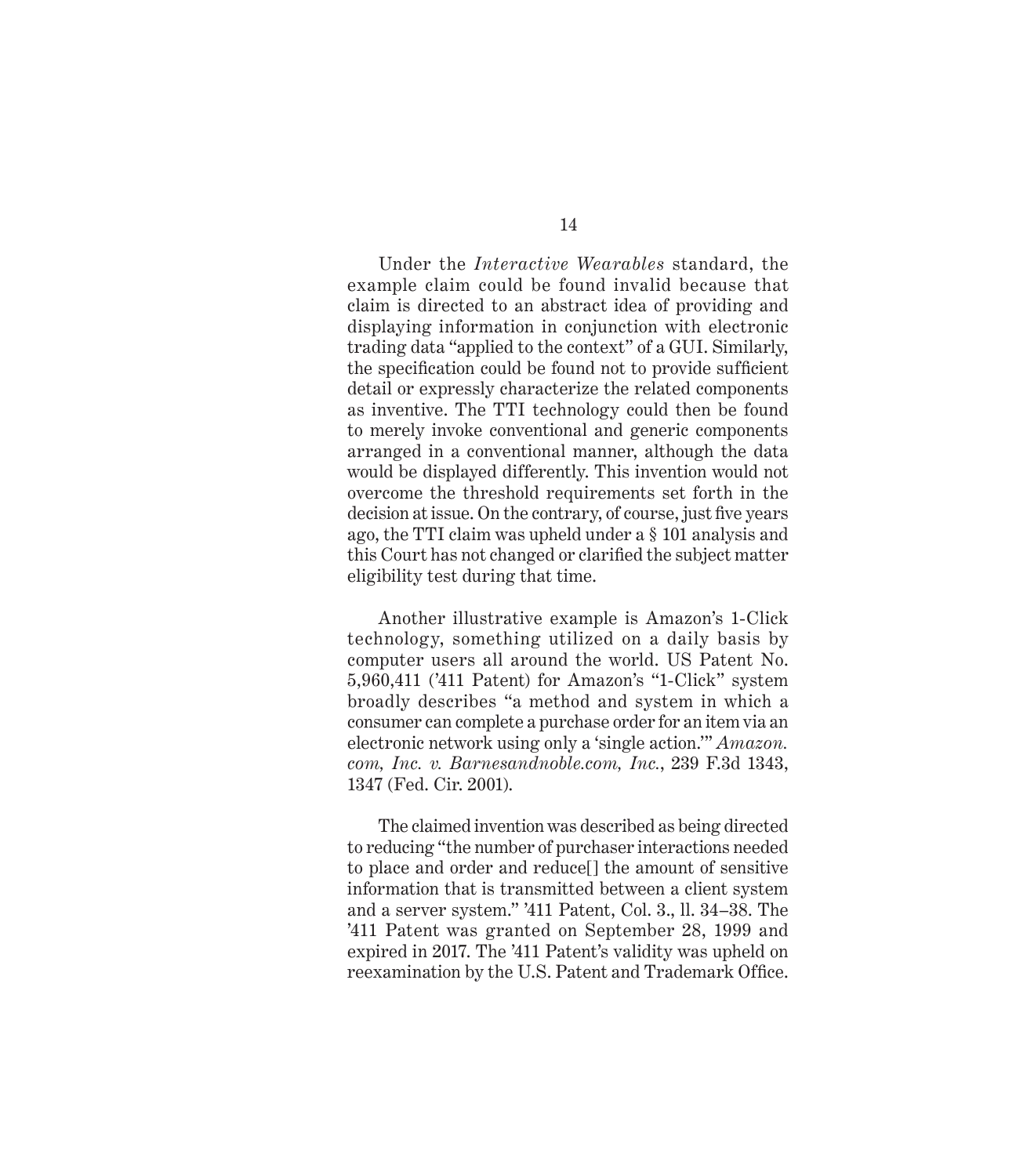However, if a court were to apply the *Interactive Wearables* analysis, the patent could be invalidated. The *Interactive Wearables* analysis would direct the district court to determine whether the claim is directed to an abstract idea. In such scenarios, the specification could indicate that the computer components are common or known in the art. For example, "a client system" is defined in the specification as comprising "any combination of hardware or software that can interact with the server system." '411 Patent, Col. 6, 33–34. The server system "assigns a unique client identifier to each client system" and "stores purchaser-specific order information." '411 Patent, Col. 3, 37–40. A "single action" is described, for example, as "clicking a mouse button." '411 Patent, Col. 2, 56. All of these elements, taken alone, are well known in the art, and not particularly inventive.

When assessing the claims for recitation of "something more," there is nothing that cannot be accomplished by a web page with a display, a network, and a user with a computer mouse. These include the following elements: **displaying information** identifying the item and **displaying an indication** of a single action that is to be performed, **sending to a server system** a request to order the identified item, and **the item is ordered.** Applying the lower court's reasoning in *Interactive Wearables*, Amazon's patent claims could be considered to be little more than the abstract idea of a customer going to a café, looking at what's on the menu, and telling the waiter, "coffee," and the waiter understanding that the customer ordered coffee and intends to pay for said coffee—but instead doing this on a general purpose computer, with a general purpose server, using a general purpose display, and single-clicking using a general purpose mouse to complete an order.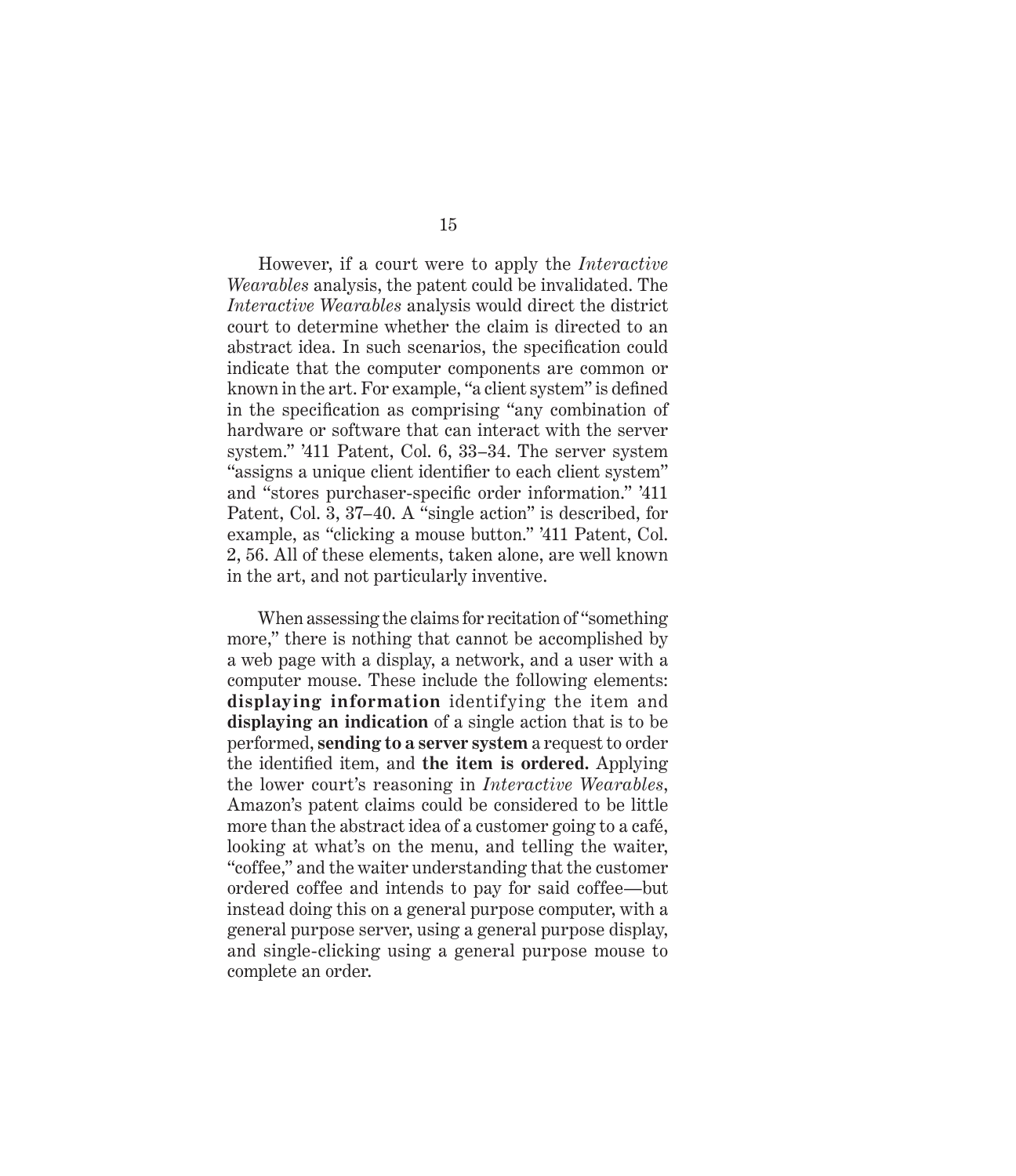Under the *Interactive Wearables* standard, the Amazon claim could be found invalid because the claim is directed to the abstract idea of providing and displaying information in conjunction with electronic shopping made easier by a single action. Similarly, the specification could be found to not provide sufficient detail or expressly characterize the related components as inventive. The Amazon technology could be found to merely invoke conventional and generic components arranged in a conventional manner, although the action would be slightly more streamlined. This invention would not overcome the threshold requirements set forth in the decision at issue. Yet the Amazon claim was upheld under litigation and re-examination and the patent was allowed to persist until expiration. Such a fundamental shift, within such a short time-period, illustrates the marked instability and confusion in recent jurisprudence under subject matter eligibility.

#### **B. The new Precedent set by** *Interactive Wearables*  **Threatens all Computer-Related Patents**

In one way or another, nearly any invention can be characterized as an abstract idea or as directed towards a law of nature. Indeed, this observation has been articulated by this Court, and recognized by the Federal Circuit as well. For example, in *ChargePoint*, the Federal Circuit writes '"[w]e recognize that "[a]t some level, 'all inventions ... embody, use, reflect, rest upon, or apply laws of nature, natural phenomena, or abstract ideas.'" *ChargePoint*, 920 F.3d at 765 (citing *Alice*, 537 U.S. at 217, 134 S.Ct. 2347). Thus, at step one, "it is not enough to merely identify a patent-ineligible concept underlying the claim; we must determine whether that patent-ineligible concept is what the claim is 'directed to.'" *Id.* Despite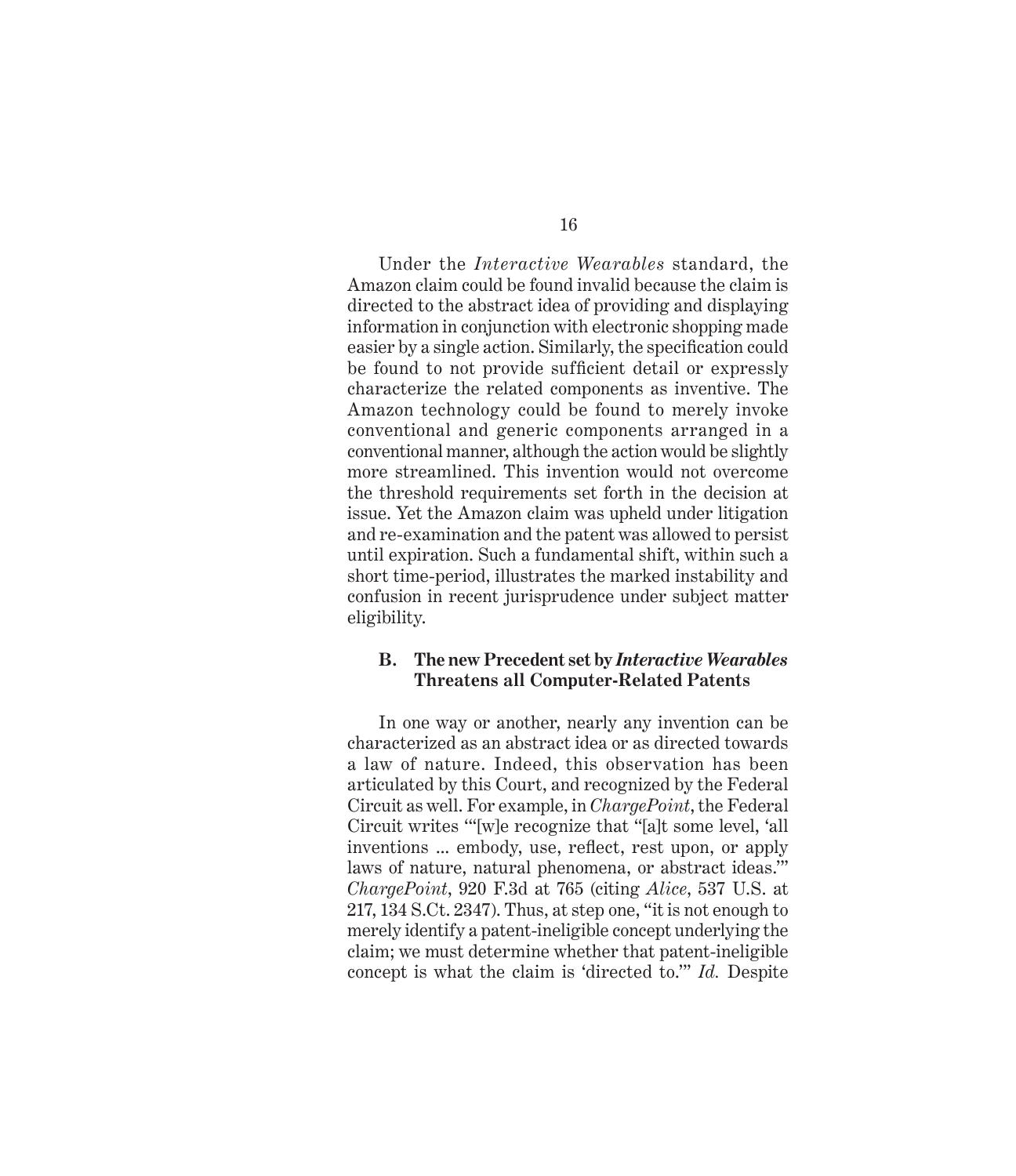these considerations, no claims in a computer-related patent will be safe under the precedent established by the Federal Circuit's summary affirmance of the district court's decision in *Interactive Wearables*. As shown above, even computer-related patents that have been previously held valid can be easily invalidated under the *Interactive Wearables* § 101 /pseudo-§ 112 analysis. Extending the district court's analysis to all computer related inventions would invalidate tens or hundreds of thousands of existing patents and could dramatically change the prosecution of thousands of pending patent applications.

Searching for new computer components and their arrangement as enabled by their specifications to somehow serve as the standard for patent eligibility would also create an impossible standard for what is considered routine and conventional, all but ensuring that no computer-related patent claim will survive the §101/ pseudo-§112 analysis. As computer technology advances, even the newest receivers, processors, displays, and remote controls, will soon be considered nothing more than routine and conventional computer components irrespective of the level of detail in which they are described in the specification. As the world continues to evolve into a digital one, characterized by apps, data profiles, and wearable tech, American innovation and our patent law must be equipped to protect such innovation.

### **C. Inconsistency in § 101 Analysis Threatens to Have Economic Consequences on the United States Software Industry**

Cases in which this Court grants certiorari are always of significant legal consequence. With respect to patent law, this Court's decisions often additionally have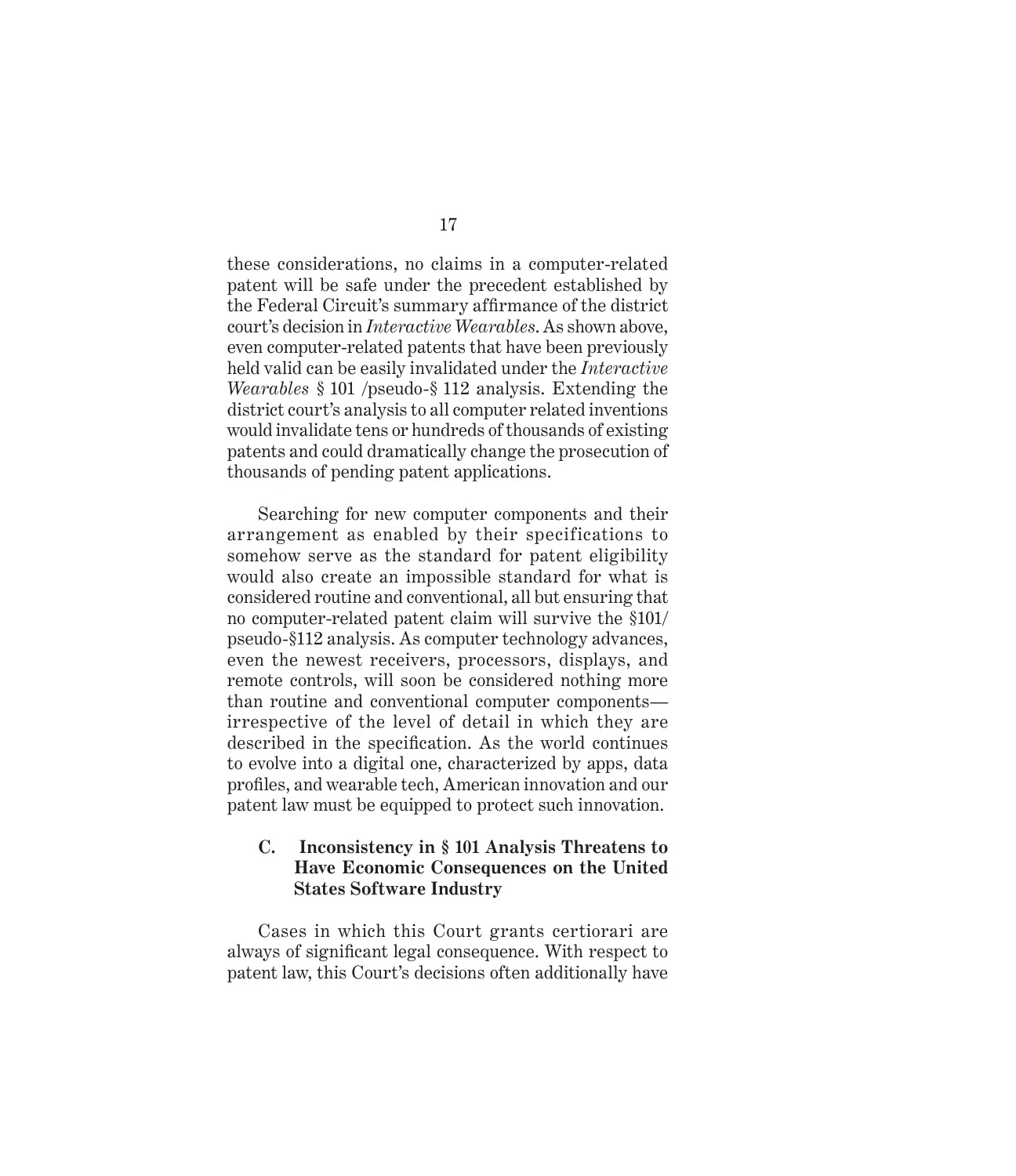significant commercial consequences, making it even more important that the lower courts properly interpret and implement this Court's rubrics. Take for example how this Court's *Alice/Mayo* framework has been applied to medical diagnostics claims by the district courts and the Federal Circuit. "[S]ince *Mayo*, [medical] diagnostic claims have frequently been found to be patent-ineligible under Section 101." Shridhar Jayanthi, *A Potential Eligibility Safe Harbor for Diagnostic Patents Creates More Confusion in the Alice/Mayo Test*, 34 Harv. J. L. & Tech*.* Dig. at 1 (2021) (citing *Athena Diagnostics Inc. v. Mayo Collaborative Servs. LLC*, 927 F.3d 1333, 1352 (Fed. Cir. 2019) ("Since *Mayo*, we have held every single diagnostic claim in every case before us ineligible.") (emphasis added)). Furthermore, scholars and industry leaders have demonstrated that patent eligibility, specifically the *Alice/Mayo* framework has real effects that are disadvantaging US-headquartered organizations when compared to their European counterparts. *See*  Johnathon Liddicoat, et al., *The Effects of Myriad and Mayo on Molecular-Test Development in the United States and Europe: Interviews from the Front Line*, 22 VAND. J. Ent. & Tech. L. 785, 833 (2020). Although diagnostic testing may be under the umbrella of laws of nature as opposed to a computer-related invention's abstract ideas, there are parallels between the industries and the overall innovation scheme in the United States. Just as the lower court's implementation of this Court's *Alice/ Mayo* jurisprudence has adversely affected the medical diagnostic industry, *American Axle* and *Interactive Wearables* threaten to decimate the consumer electronics and software industries in the United States. As evidenced by these cases, the Federal Circuit stands divided and the consumer electronics and software industries face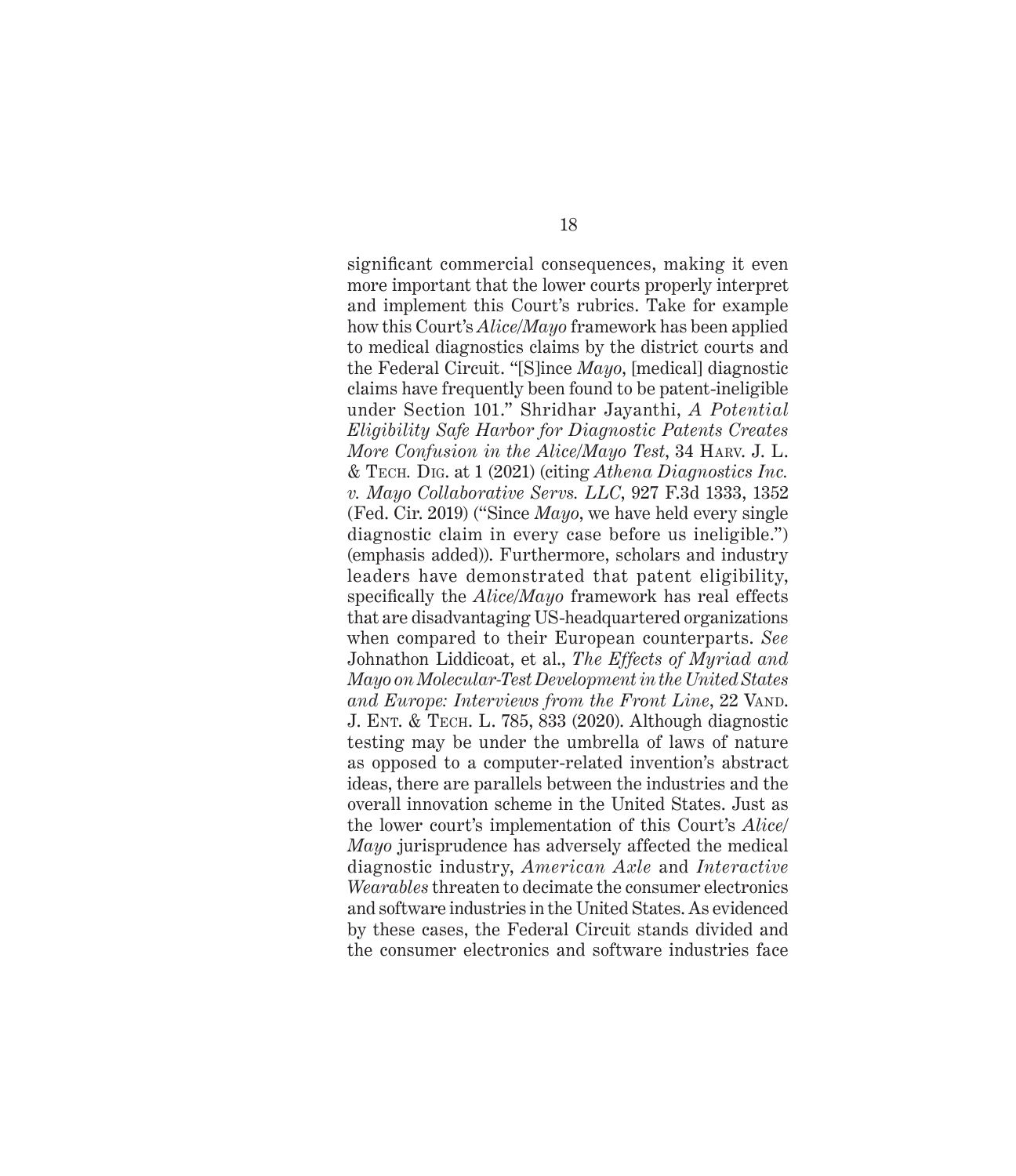a similar fate as has recently befallen innovators in the United States molecular diagnostic testing industry. It is thus of utmost importance that this Court grant certiorari to clarify the law as it pertains to § 101 patent eligibility.

#### **III. This is an Appropriate Case to Provide Clarity and Guidance to Lower Courts**

### **A. In** *American Axle***, the Federal Circuit Provided a way to Circumvent the** *Alice/Mayo*  **Framework**

The Federal Circuit in *American Axle* "collapsed" § 101 analysis into a single step, imputing a natural law into a claim that previously recited none. *See Am. Axle & Mfg., Inc. v. Neapco Holdings, LLC*, 967 F.3d 1285, 1304 (Fed. Cir. 2020) (Moore, Cir. J., dissenting). The majority in that case also opened the door for a §112 enablement analysis to be blended into eligibility assessments. This hybrid § 101/§ 112 analysis flies in the face of precedent. However, as a result of the Federal Circuit's Rule 36 affirmation of *Interactive Wearables,* where the district court conducted a similar hybrid analysis, such incorrect § 101 analysis has now become precedent. Even more dangerously, rather than inserting a natural law into claims where there was none, in *Interactive Wearables* the lower court stripped physical elements from a claim and then concluded that "the claims are not focused on a 'specific asserted improvement in computer capabilities,' but rather are directed to 'an "abstract idea" for which computers are invoked merely as a tool."' Cert. Pet. App. 22. In both cases, the lower courts and the Federal Circuit have strayed quite far from the precedent established by this Court. For at least this reason, certiorari is necessary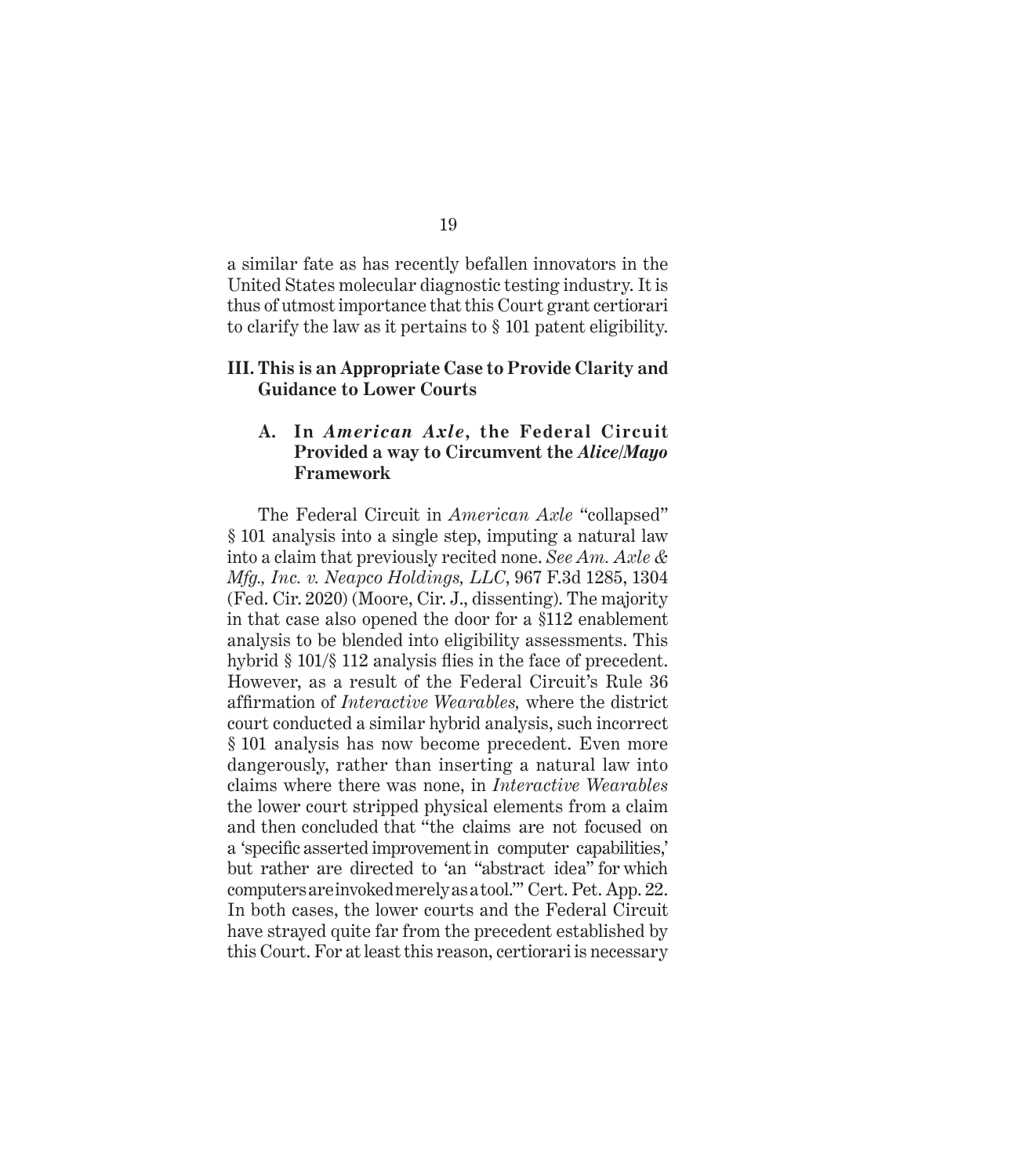to correct the lower courts' errors and steer a clearer course for patent eligibility determinations under § 101.

### **B. This case represents an even more opportune vehicle than** *American Axle* **to provide clarity in the proper application of § 101**

As correctly pointed out by the Petitioner, the "patents-in-suit here involve relatively straightforward and understandable technology—a content player for audio or video content with a series of concretelyrecited components for implementing various recited features. Unlike in *American Axle*, there is no question surrounding whether the claims are directed to a complex mathematical formula." Cert. Pet. 24. This case presents an opportunity for this Court to clarify § 101 analysis without delving into the technical features and possible inherent laws of nature present in the claim elements in *American Axle*.

Additionally, this case involves consumer electronics relatively affordable and widely available products—as opposed to the more specialized mechanisms claimed in *American Axle.* By clarifying §101 as it pertains to consumer electronics and its intersection with abstract ideas, this Court will provide guidance for industry leaders regarding common-place devices in one of the most rapidly-growing industries in the world.

Finally, clarifying § 101 as it relates to abstract ideas is worthwhile, as more often than not, claims are rejected on the grounds of being directed to abstract ideas rather than laws of nature.